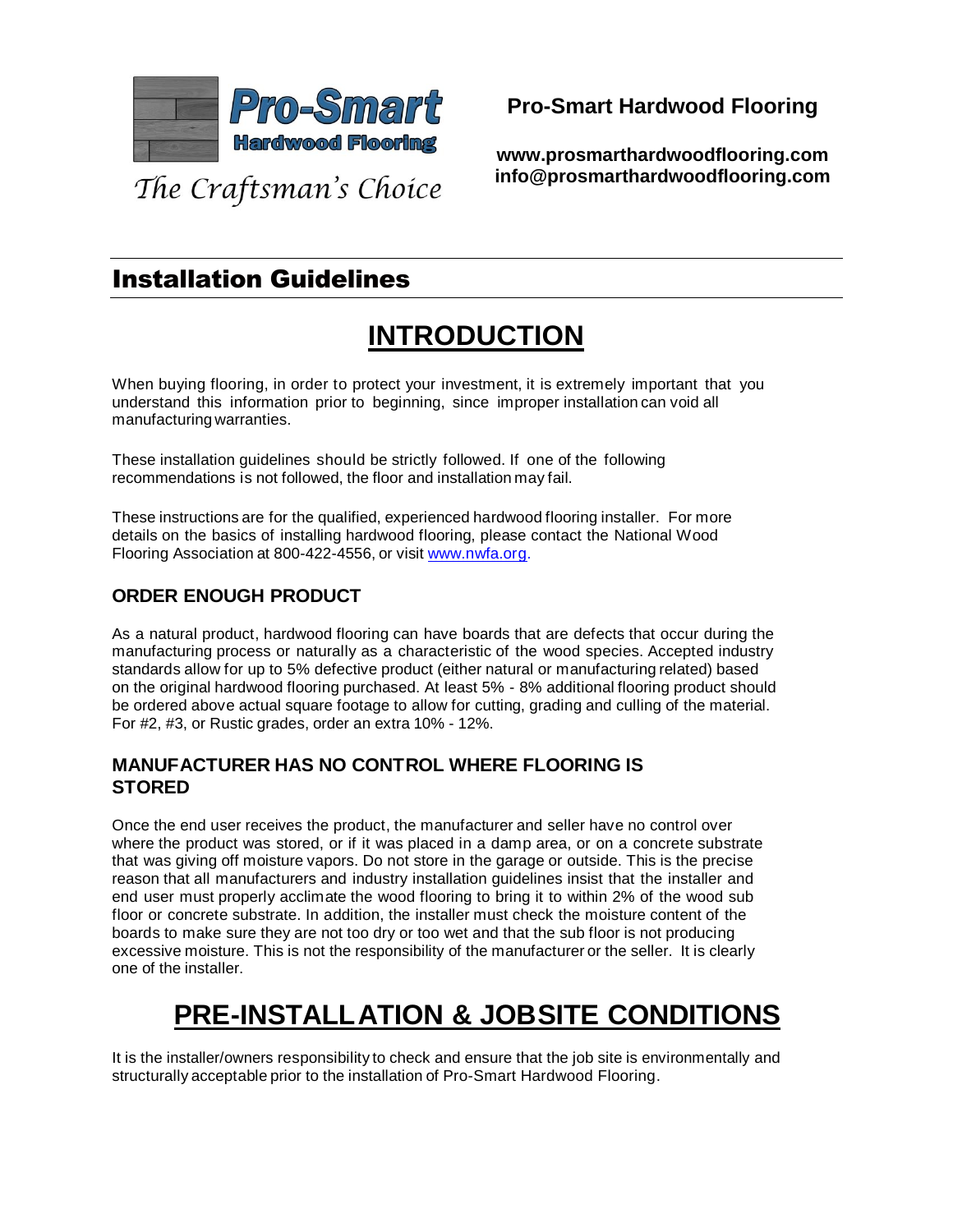

**www.prosmarthardwoodflooring.com info@prosmarthardwoodflooring.com**

### **NORMAL LIVING CONDITIONS**

The job site must be climate controlled "normal living conditions" for at least one week before any wood flooring is delivered.

The National Wood Flooring Association states that wood floors perform best when the home's environment is within "normal living conditions":

- Relative humidity is between 40% to 50% (preferably 45% to 50%).  $\Box$
- Temperature is from 60º F to 80º F (preferably 68º F to 72º F).  $\Box$
- Thermostat fan switch is left "ON" to provide a constant flow of air across the floor.  $\Box$

### **ACCLIMATION OF SOLID WOOD FLOORING**

Acclimation is not a "length of time measurement", it is a function of making sure the moisture content of the floor boards to be installed are within a 2% range of the sub floor's moisture content.

Stack boxes in an alternating cross manner, at least 4" off the sub floor, to allow air circulation. Open box ends and any plastic wrap. If possible, spread out individual boards in the rooms to be installed. Leave them sitting for at least one week. This will allow boards to acclimate to the "normal living conditions" that will be experienced when the job is finished and occupied.

### **ACCLIMATION OF ENGINEERED FLOORING**

Because engineered floor boards are much more stable, Pro-Smart recommends the following:

- □ Store on the job site
- For 72 hours
- At "normal living conditions" as described above
- Leave boards in sealed cartons until installation

### **FAILURE TO CONDUCT MOISTURE TESTING IS THE NUMBER ONE INSTALLER ERROR**

The installer must conduct mandatory moisture testing of wood floor boards and sub floors. Use a pin type moisture meter on boards and wood sub floors. Concrete substrates require "special" concrete meters or calcium chloride testing. Planks (3" or wider) boards must have a moisture content that is within 2% of the moisture content in the sub floor. Strip (2 1/4") boards must be within 4%.

### **CONCRETE SUBSTRATES – ONLY FOR ENGINEERED FLOORING – CALCIUM CHLORIDE TEST**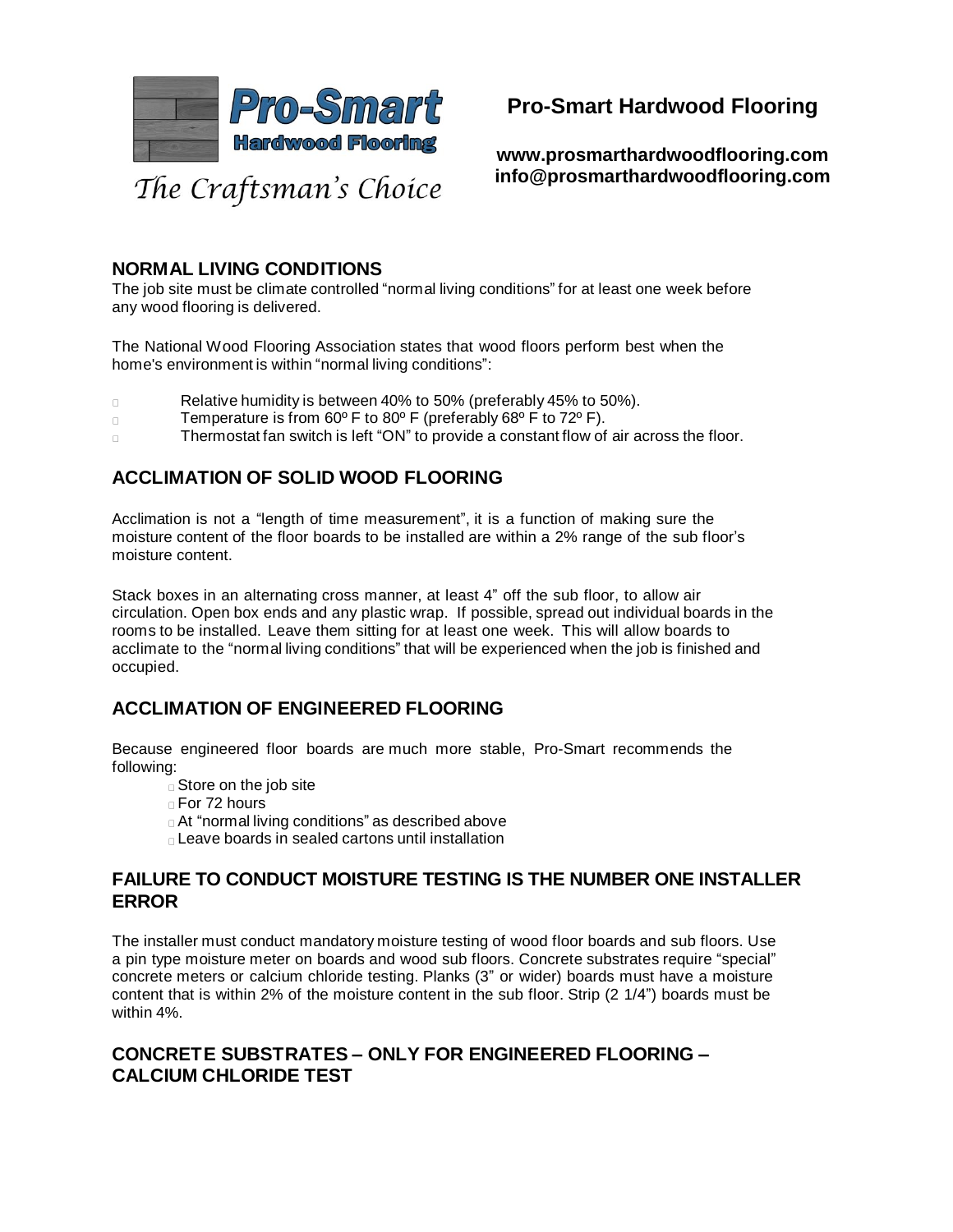

**www.prosmarthardwoodflooring.com info@prosmarthardwoodflooring.com**

Moisture transfer must not exceed 3 lbs/1000 square feet with this test. Perform three tests for the first 1,000 square feet and one test for every additional 1,000 square feet thereafter. These test kits can be found at installation supply firms, online at [www.taylortools.com,](http://www.taylortools.com/) or by calling (888) 216-TEST (8378).

### **TRAMEX CONCRETE MOISTURE ENCOUNTER METER**

Moisture readings using this meter should not exceed 4.5 on the upper scale. [www.tramexltd.com](http://www.tramexltd.com/)

### **MOISTURE BARRIER SYSTEMS**

The following moisture barrier systems are recommended. They carry a warranty from their manufacturer:

Bostik – MVP4

o [www.bostik-us.com](http://www.bostik-us.com/) o Technical Services 800-523-6530

Please remember that your warranty against moisture vapor transmission comes from the manufacturer of the sealer. Pro-Smart does not warranty products we do not manufacture.

### **INSTALLER MUST CHECK CRAWL SPACE**

The National Wood Flooring Association installation guidelines states, in Section 1, Chapter 1, Page 1, "Acceptable Job Site Conditions", that the installer/retailer is responsible for checking to see if the job site conditions are acceptable for a wood floor installation. These checks should be done long before the installer arrives on the job site to start the installation. In this case, a quick inspection when the job estimated would have revealed that the crawl space was unacceptable, and therefore the job site was not ready for a wood flooring installation. Current guidelines for crawl spaces are: "There must be a minimum of 18" from the ground to the underneath side of joists, they must be dry (no apparent or standing water) and must be covered 100 percent by a vapor retarder of 6-mil black polyethylene that is overlapped 6" and lapped up the walls 6". Crawl spaces also should have 1.5 percent of open venting per 1,000 square feet (92.90 square meters) of floor area, and the venting should be properly located to foster cross ventilation. In addition to these guidelines, installers must check and follow local building codes.

### **CONCRETE SUBSTRATE MUST BE LEVEL**

It is the installer's responsibility to make sure the concrete substrate is flat within 1/8" in 6'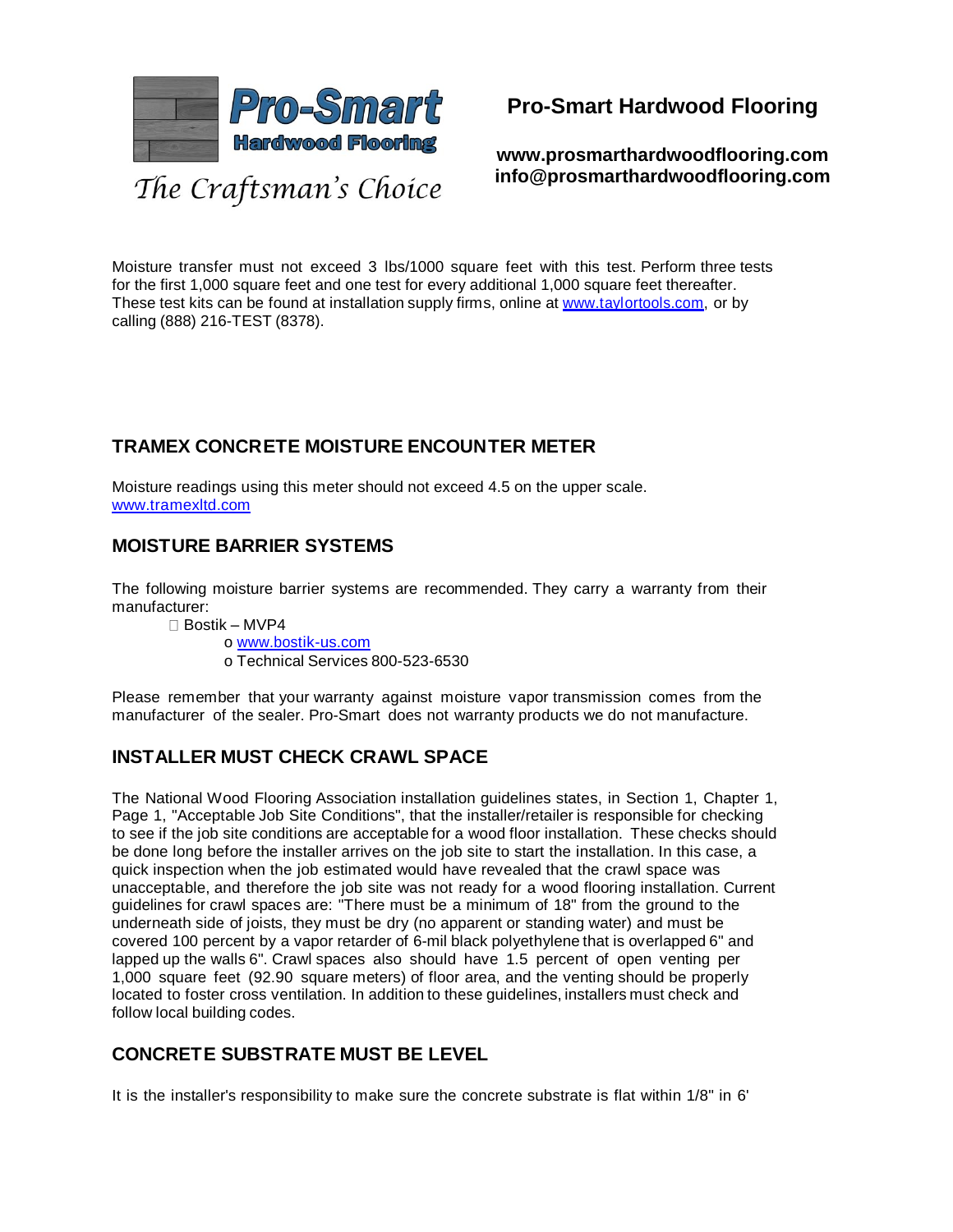

**www.prosmarthardwoodflooring.com info@prosmarthardwoodflooring.com**

and 3/16" in 10 feet. If it is not, then the high points must be ground down and the low valleys filled with leveling compound. Furthermore, the concrete substrate must be free of all contaminants, i.e. paint, varnish, kerosene from heaters, dry wall paste, crayon marks, grit, soil, and other foreign chemicals and substances. Once they proceed to install the floor, they are assuring all of the parties involved that the concrete substrate has been inspected, is level, free of all contaminants, and is acceptable, resulting in a properly installed floor.

### **WOOD SUBFLOOR MUST BE LEVEL**

In the Chapter 4 of The National Wood Flooring Association's Installation Guidelines (Wood Subfloor Guidelines), it states that wood subfloors must be flat, clean, dry, structurally sound, free of squeaks, and free of protruding fasteners. For installations using mechanical fasteners of 1

1/2" and longer, the subfloor should be flat to within 1/4" in 10', or 3/16" in 6'. For glue down installations, and installations using mechanical fasteners of less than 1 1/2", the subfloor should be flat to within 3/16" in 10', or 1/8" in 6'. If peaks or valleys in the subfloor exceed the tolerances specified above, sand down the high spots and fill the low spots with a leveling compound or other material approved for use under wood flooring. However, it is the builder's or general contractor's responsibility to provide the wood flooring contractor with a subfloor that is within the tolerances listed above. If there is movement or squeaks in the subfloor, refasten the subfloor to the joists in problem areas. Protruding fasteners are easily remedied by driving those fasteners deeper into the subfloor.

### **DRY LAY FLOOR FIRST**

You should expect variations in color tones, shade, grain, and character marks in your wood flooring. Meet with your installer. Have them open the boxes and pull boards at random from many different cartons. Then ask them to dry lay and arrange planks to suit your personal taste. Now is the time to let the installer know what you like and dislike *before* they install the first board.

### **HOME OWNER – END USER RESPONSIBILITY**

Your presence during the installation is crucial. Approximately 40% of installation failures and/or customer dissatisfaction are due to installer error. If you choose not to be present, you forgo the ability and right to participate in the board selection process. In doing so, you have left it up to the installer's judgment for arranging floor boards according to natural variations such as color, grain, and length. Neither the wood flooring manufacturer nor the seller can be held responsible for any unpleasant surprise resulting from the installer's lack of qualifications or poor judgment. *Once installed, you and the installer own the floor.* The responsibility to resolve any dispute is between you and your installer. This has long been an industry accepted rule.

# **NEW CONSTRUCTION OR REMODELING**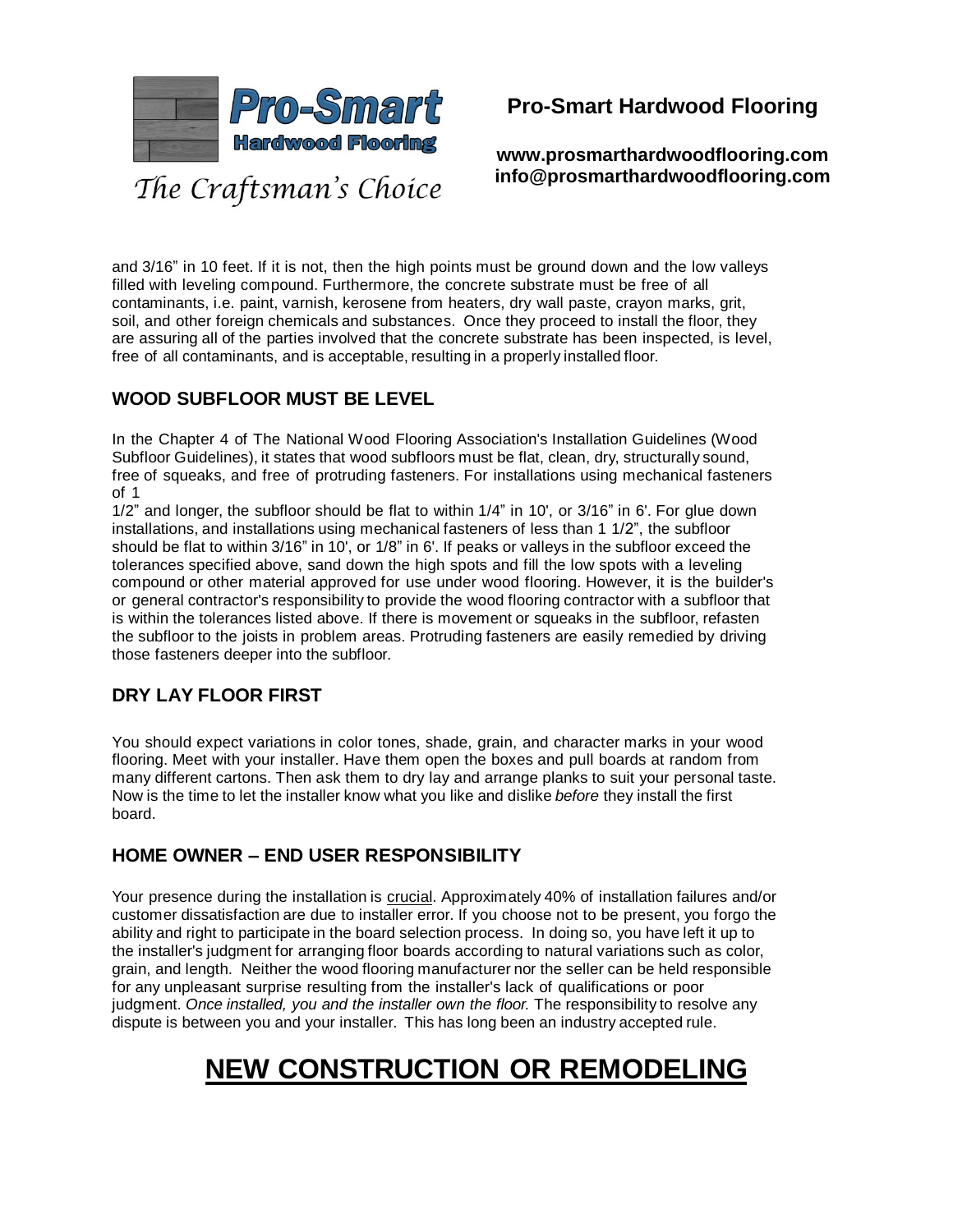

**www.prosmarthardwoodflooring.com info@prosmarthardwoodflooring.com**

### **BUILDER AND INSTALLER CHECKLIST**

The National Wood Flooring Association states, in their technical publication, A-100 Water and Wood, page 14, and Pro-Smart states that laying the floor should be the LAST STEP in your project.

Even BEFORE the wood flooring is delivered, make sure that:

A) The house is closed or sealed in with all doors and windows installed.

- B) Plaster, paint, and plywood sub floors and/or concrete substrates are thoroughly dry.
- C) All plumbing or wet trades must be completely finished.
- D) The foundation is dry and the basement is well ventilated.

E) The floor in the crawl space (if it has one) is completely covered, overlapped, and lapped up the wall six inches by a 6-8 mil black polyurethane plastic film.

F) The heating or ventilation system is working properly and that the conditions inside your room(s) where the wood flooring installation is to take place have been kept at an approximate temperature of 68º F (20º C), and a relative humidity of between 40% and 50% for at least one week prior to the acclimation of the wood flooring to its normal climatic environment that it is to perform in.

G) Solid wood flooring is acclimated for minimum of at least one week prior to its installation (the wood manufacturer's installation guidelines do supersede). Furthermore, the room's temperature and relative humidity must be kept at the recommended levels shown above, with a constant flow of air across the floor, during and after the installation until the end user moves into the rooms and/or house and controls the climatic conditions to their preference.

A failure to make sure that EVERY ONE of these industry proven steps are meticulously followed can result in splits, cracks, cupping, buckling, board delamination, finish flaking, blisters, bubbles, face checks, and peeling, or other major problems with the wood flooring.

### **DO NOT INSTALL TOO EARLY**

Pro-Smart Hardwood Flooring and the National Wood Flooring Association agree that "prefinished" wood floors are defined as a factory-finished product requiring installation only. When wood floors are installed, all other trades should have finished their work on the job site. By being installed the week before the closing date, the newly installed wood floors will be subject to less potential for damage. The floor will remain in top condition for the consumer's final walkthrough.

Pre-finished wood floors should be climatized, as it is installed during the same time frame as carpet. By coordinating the timing of the two installations, there should be less construction traffic, and the heating and air conditioning units can be activated a week before the installation. If this industry proven practice is not followed, the installation will look great at move in, but shortly thereafter the floor will begin to separate. What caused the problem? Acclimation to the job site conditions. Where was the flooring stored on the job site for acclimation? *The likely answer to the problem is that the pre-finished floor was installed too early.* The product should not have been installed on the job site before the new home was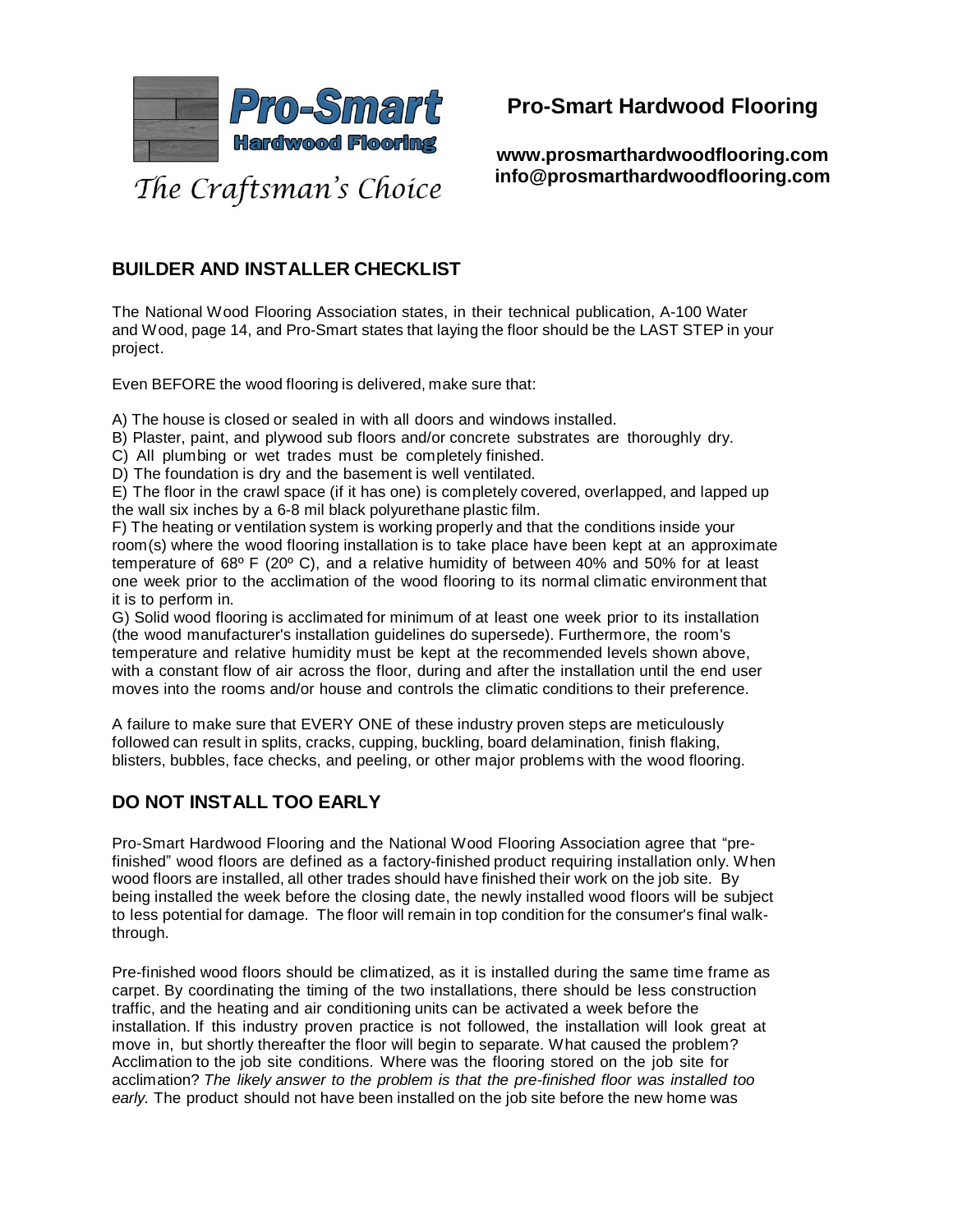

**www.prosmarthardwoodflooring.com info@prosmarthardwoodflooring.com**

under climate control for at least one week. The floor was stabilized to an elevated moisture content, not to conditions after move-in. Also, after move-in, the heat or air conditioning (air movement) systems removed a portion of the job site moisture from the wood, allowing a reduction in the face width which resulted in visual conditions such as: separation between boards (cracks or gaps), face checks, splits, cupping, delamination, raised grain, finish problems, etc.

### **DO NOT USE PROTECTIVE COVER**

The use of protective coverings that are not "breathable" such as plastic, paper, cardboard, Masonite, carpet or carpet padding, etc., over new wood floors may cause future moisture related problems. Like a lid on a Tupperware jar, these kind of protective coverings will trap moisture normally being released by the boards and drive it back down into the wood flooring and subsurface. The overall effect is that of a "hot house" as the boards overheat and go into stress shock. This can result in elevated moisture levels, cupping, crowning, buckling, board delamination, peeling, or flaking of the finish, side and end joint gaps, stress fracture face checks, or split ends. This is NOT the result of any manufacturing deficiencies in the wood flooring product. The burden to resolve this issue is that of the person who chose to cover the floor.

### **PREVENTING GAPS BETWEEN BOARDS**

If the wood flooring was delivered to a new home and was installed prior to the conditioning of the home through its air conditioning and heating system, gaps between planks may occur at a later date. In addition, there would have been no consistent movement of air across the new wood floor. When it was turned on, it would have caused the home to start drying out due to the dehumidifying action of the air conditioning and/or heat. During this time it extracts most of the moisture out of the wood floor, making the wood contract or shrink and allow objectionable gaps to occur. Wood flooring is a part of the interior finish. Just like a grand piano, wood flooring should not be delivered or installed until after all of the construction dampness is gone, the building closed in, and under complete, stable temperature and humidity control.

#### We recommend:

A) Letting a humidifier run in the home until the relative humidity comes within the recommended 40% to 50% level (preferably 45% - 50%) with the temperature between 60º and 80 $^{\circ}$  F, preferably between 68 $^{\circ}$  to 72 $^{\circ}$  F. This level should be maintained for another two weeks until stable. Then closely examine these gapped planks.

B) As needed, rework the planks or replace the gapped planks. Once the floor has gone through a complete year of seasons and gaps have not filled up, *they will remain gapped*. Sanding and refinishing the floor will do nothing to improve the appearance. Filling in the cracks with putty would be a "band-aid" approach, as the putty will become loose and fall out as the boards expand and contract.

**PRE-INSTALLATION WARNING:** Pro-Smart Hardwood Flooring is designed and manufactured to strict manufacturing tolerances for use in typical residential environments.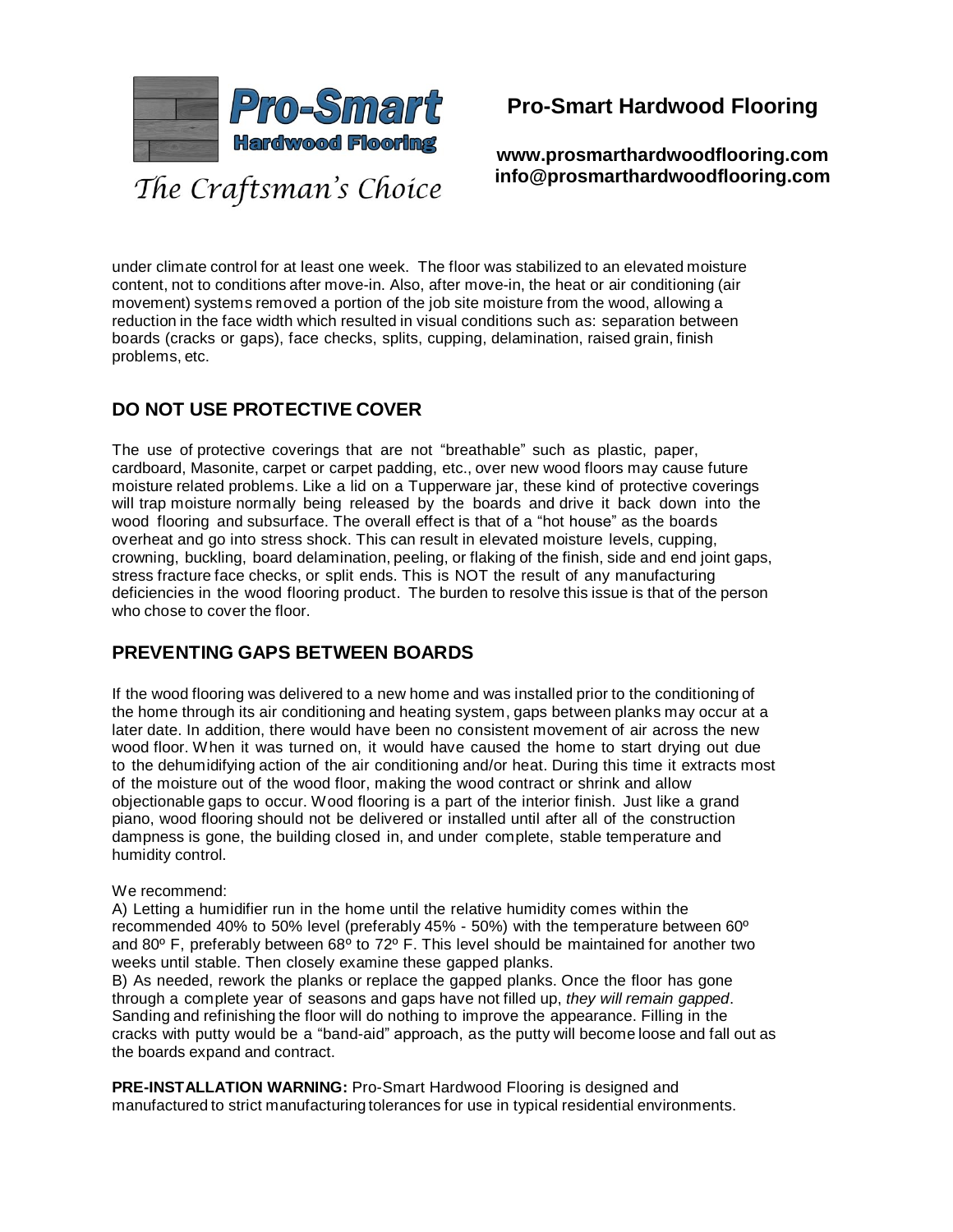

**www.prosmarthardwoodflooring.com info@prosmarthardwoodflooring.com**

Once our quality product "leaves our hands", we no longer have any control. Only you, the installation contractor, can conduct the mandatory moisture testing of the sub floor and boards to make sure they are within 2% or less of each other. If the interior relative humidity is too high or too low, you are responsible to alert all parties of the issues you're having. If the relative humidity is less than 40%, installed boards may cup, split, check, crack, shrink (or delaminate, if engineered). In such dry conditions, we recommend the use of humidifier to introduce moisture to the home. Floor boards installed onto a wet sub floor may experience checks, splits, crowning, cupping, buckling, shrinking, swelling, coreboard telegraphing (if engineered), delamination or edge or corning edge raise. It's possible the installed boards can be soaked from above by clean-up crews or other contractors in the home.

Again, conduct the **MANDATORY** moisture testing on the sub floor and new floor boards. DO NOT INSTALL THIS FLOORING ON A WET SUB FLOOR OR WHEN THE HOME'S ENVIRONMENT IS EXPERIENCING DRY CONDITIONS.

### **RELATIVE HUMIDITY REALLY MATTERS**

When the indoor relative humidity is maintained at a consistent level throughout the year, natural expansion and contraction of the boards will be minimized.

- During the heating season, forced air heating, wood stoves and electric heat tend  $\Box$ to create very dry conditions. A whole house humidifier is recommended if the home has a forced air heating system. Otherwise, the use of a portable humidifier is a good choice. An average size portable humidifier is suggested for every 400 square feet of installed flooring. Be sure to read the humidifier's operating instructions for best results.
- Non-Heating Season: The reverse is usually the issue. The home's air conditioner or  $\Box$ a dehumidifier should be used to lower the interior relative humidity if it exceeds 50%. Turning on the heating system periodically can also control the interior environment.

### **WOOD FLOORING HAS A COMFORT LEVEL, TOO**

The National Wood Flooring Association states the following in page 5 of their technical publication A-100, entitled "Water and Wood":

Wood flooring will perform best when the interior environment is controlled to stay within a relative humidity range of 30% to 50%, and a temperature range of 60°F to 80°F. Fortunately, that's the same comfort range most humans enjoy. The chart below indicates the moisture content the wood will likely have at any given combination of temperature and humidity. Note that equilibrium moisture contents in the recommended temperature/humidity range coincide with the 6% to 9% range within which most hardwood flooring is manufactured. Although some movement can be expected even between 6% and 9%, wood can expand and shrink dramatically outside that range.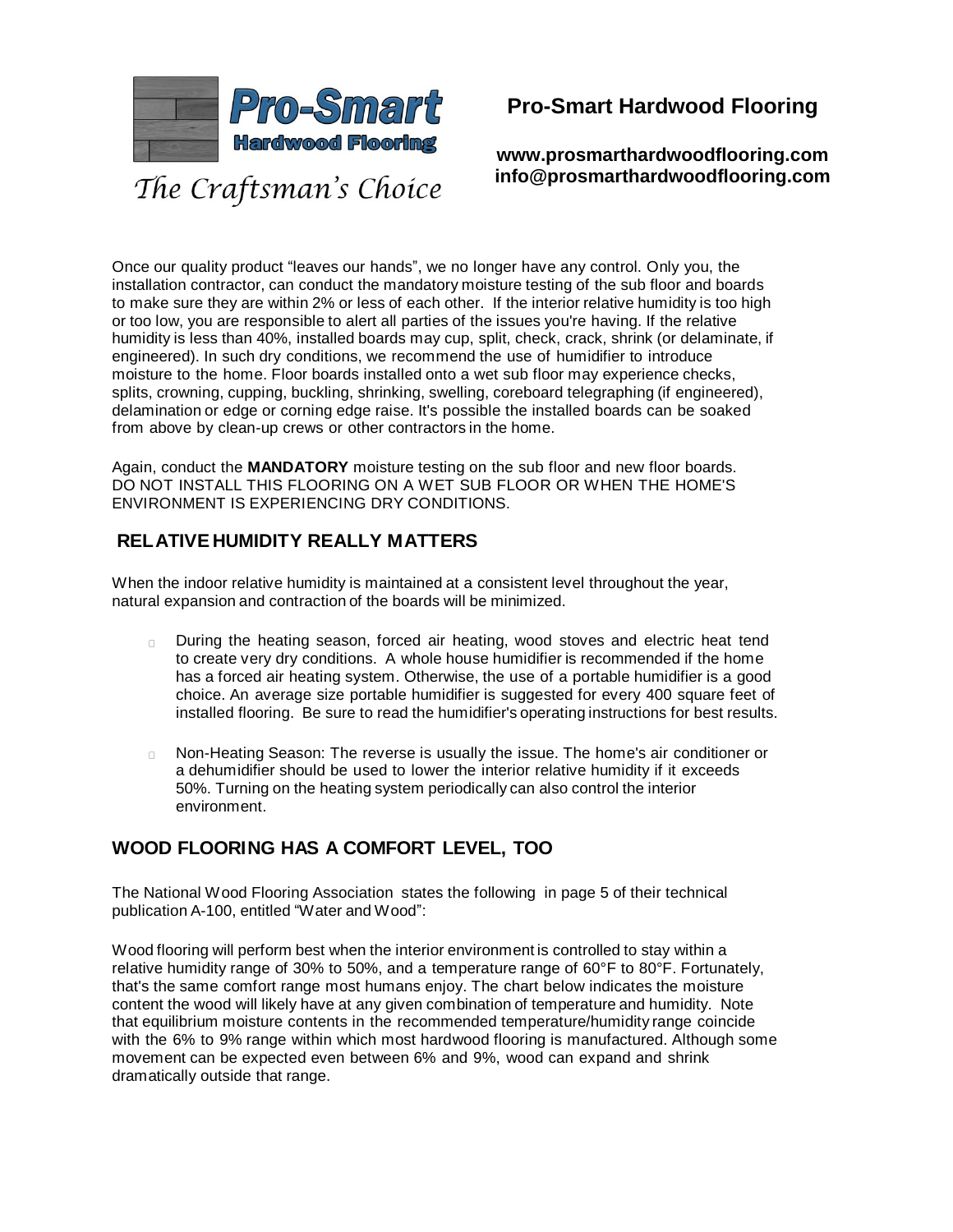

**www.prosmarthardwoodflooring.com info@prosmarthardwoodflooring.com**

Wood floors perform best when the interior environment's relative humidity range is kept between 35-50% (preferably 45-50%). The temperature range from 60-80 degrees Fahrenheit is acceptable, but the ideal temperature is 68 degrees Fahrenheit.

To recap, the

- ideal:
	- Relative humidity is 45%.  $\Box$
	- Temperature is 68 degrees Fahrenheit.  $\Box$

When these guidelines are not maintained, damage to your wood floor will be most likely to occur. Some of these objectionable appearances can be, but are not limited to, dry cupping, cracking, splits, cracks, gaps at joints, delamination of plys, finish is issues such as peeling, flaking, chipping, rupturing, wet cupping, tenting, buckling or noises emitting from the floor when walked on.

It is extremely important to keep the environment surrounding your wood floor at the "normal" living conditions as described above. If necessary, heating systems, air exchanges, air conditioners, dehumidifiers, whole house or portable humidifiers should be used to control these environmental conditions.

Because wood is a natural material that is hygroscopic, it constantly reacts to the moisture (relative humidity), high or lack of in the home's environment.

While the temperature of the interior environment is an important factor, it is absolutely critical to maintain a relative humidity of no lower than 35 percent and no higher than 50 percent.

Stagnant air is not good for wood flooring; therefore, we recommend that you leave the HVAC system's fan switch in the "On" position to provide a flow of air across the floor.

If away from home, the climate controls should be left within the parameters suggested above.

*The key to preventing future problems with your hardwood flooring is to keep the job site environment within its comfort zone at "normal living conditions". See the peach colored box in the chart below.*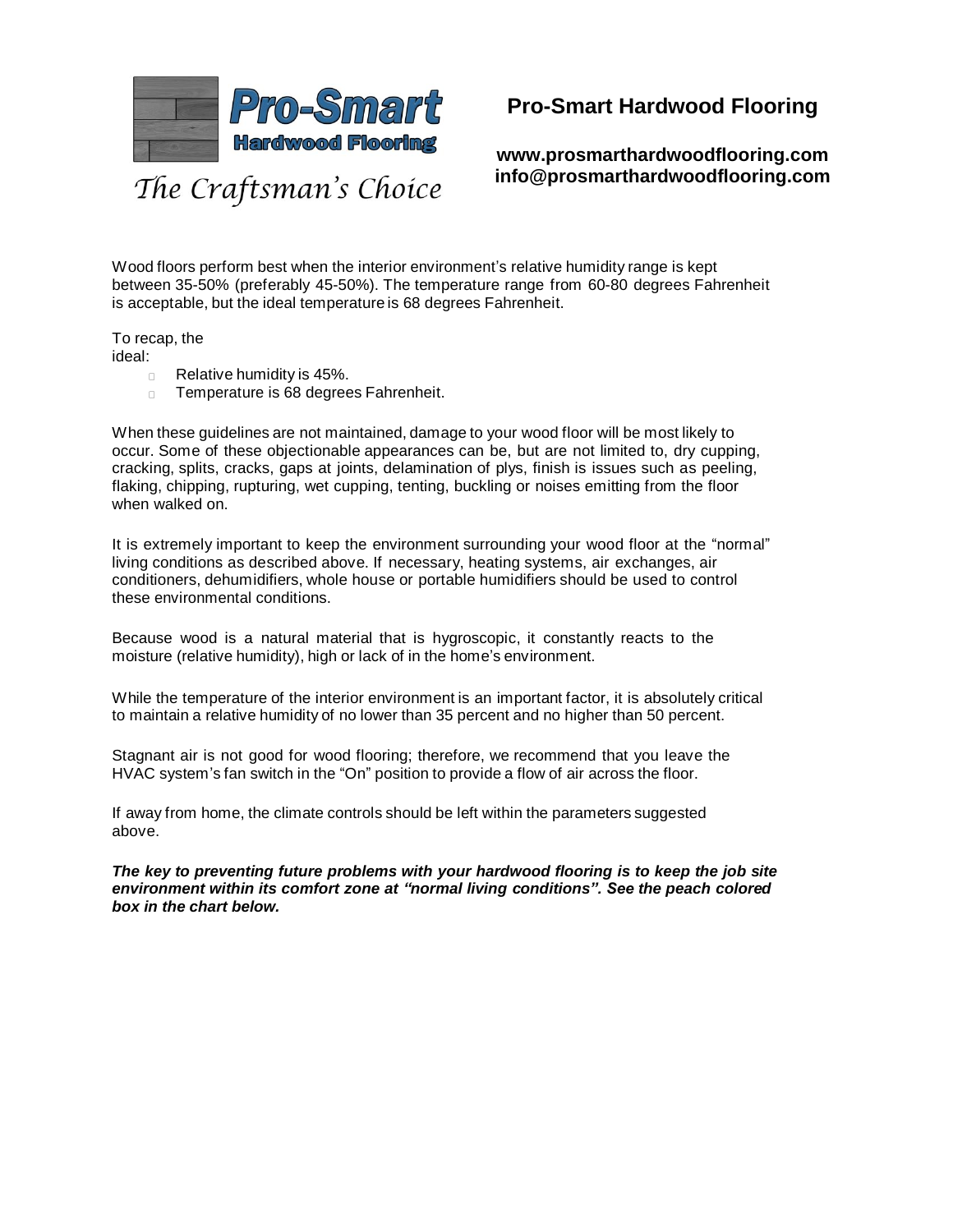

**www.prosmarthardwoodflooring.com info@prosmarthardwoodflooring.com**

# The Craftsman's Choice

|                | MOISTURE CONTENT OF WOOD AT VARIOUS TEMPERATURES AND RELATIVE<br><b>HUMIDITY READINGS</b>                                                                                                                                                                                                                                                                                                                                                                                                                                                                                                                                                                                         |               |           |           |               |               |                      |               |                      |               |               |               |           |                       |           |               |           |           |                       |           |
|----------------|-----------------------------------------------------------------------------------------------------------------------------------------------------------------------------------------------------------------------------------------------------------------------------------------------------------------------------------------------------------------------------------------------------------------------------------------------------------------------------------------------------------------------------------------------------------------------------------------------------------------------------------------------------------------------------------|---------------|-----------|-----------|---------------|---------------|----------------------|---------------|----------------------|---------------|---------------|---------------|-----------|-----------------------|-----------|---------------|-----------|-----------|-----------------------|-----------|
| $30^{\circ}$ F | 1.4                                                                                                                                                                                                                                                                                                                                                                                                                                                                                                                                                                                                                                                                               | 2.6           | 3.7       | 4.6       | 5.5           | 6.3           | 7.1                  | 7.9           | 8.7                  | 9.5           | 104           | 11.3          | 12.4      | 13.5                  | 14.9      | 16.5          | 18.5      | 21.0      | 24.3                  | 26.9      |
|                | %                                                                                                                                                                                                                                                                                                                                                                                                                                                                                                                                                                                                                                                                                 | %             | %         | %         | %             | %             | %                    | ℁             | %                    | %             | $\frac{9}{6}$ | %             | %         | %                     | %         | %             | ℁         | %         | %                     | %         |
| 40°F           | 1.4                                                                                                                                                                                                                                                                                                                                                                                                                                                                                                                                                                                                                                                                               | 2.6           | 3.7       | 4.6       | 5.5           | 6.3           | 7.1                  | 7.9           | 8.7                  | 9.5           | 10.4          | 11.3          | 12.4      | 13.5                  | 14.9      | 16.5          | 18.5      | 21.0      | 24.3                  | 26.9      |
|                | %                                                                                                                                                                                                                                                                                                                                                                                                                                                                                                                                                                                                                                                                                 | $\frac{9}{6}$ | %         | %         | %             | %             | %                    | %             | $\frac{9}{6}$        | $\frac{9}{6}$ | $\frac{9}{6}$ | $\%$          | %         | $\frac{9}{6}$         | %         | $\frac{9}{6}$ | %         | %         | %                     | %         |
| 50°F           | 1.4                                                                                                                                                                                                                                                                                                                                                                                                                                                                                                                                                                                                                                                                               | 2.6           | 3.7       | 4.6       | 5.5           | 6.3           | 7.1                  | 7.9           | 8.7                  | 9.5           | 10.4          | 11.3          | 12.4      | 13.5                  | 14.9      | 16.5          | 18.5      | 21.0      | 24.3                  | 26.9      |
|                | %                                                                                                                                                                                                                                                                                                                                                                                                                                                                                                                                                                                                                                                                                 | %             | %         | %         | %             | %             | %                    | %             | %                    | $\frac{9}{6}$ | $\frac{9}{6}$ | %             | %         | %                     | %         | %             | ℁         | %         | %                     | %         |
| 60°F           | 1.6                                                                                                                                                                                                                                                                                                                                                                                                                                                                                                                                                                                                                                                                               | 2.5           | 3.6       | 4.6       | 5.4           | 6.2           | 7.0                  | 7.8           | 8.6                  | 9.4           | 10.2          | 11.1          | 12.1      | 13.3                  | 14.6      | 16.2          | 18.2      | 20.7      | 24.1                  | 26.8      |
|                | %                                                                                                                                                                                                                                                                                                                                                                                                                                                                                                                                                                                                                                                                                 | $\frac{9}{6}$ | %         | %         | %             | $\frac{9}{6}$ | %                    | $\frac{9}{6}$ | $\frac{9}{6}$        | $\frac{9}{6}$ | $\frac{9}{6}$ | $\frac{9}{6}$ | %         | $\frac{9}{6}$         | %         | %             | %         | %         | $\frac{9}{4}$         | %         |
| $70^{\circ}$ F | 13                                                                                                                                                                                                                                                                                                                                                                                                                                                                                                                                                                                                                                                                                | 2.5           | 3.5       | 4.5       | 5.4           | 62            | 6.9                  | 7.7           | 8.5                  | 9.2           | 10.1          | 11.0          | 12.0      | 13.1                  | 144       | 16.0          | 17.9      | 20.5      | 23.9                  | 26.6      |
|                | %                                                                                                                                                                                                                                                                                                                                                                                                                                                                                                                                                                                                                                                                                 | $\%$          | %         | %         | $\frac{9}{6}$ | %             | %                    | %             | %                    | %             | %             | %             | %         | %                     | %         | %             | %         | %         | $\frac{9}{6}$         | %         |
| $80^{\circ}$ F | 1.3<br>%                                                                                                                                                                                                                                                                                                                                                                                                                                                                                                                                                                                                                                                                          | 2.4<br>%      | 3.5<br>%  | 4.4<br>%  | 5.3<br>%      | 61<br>%       | 6.8<br>$\frac{9}{6}$ | 7.6<br>%      | 8.3<br>$\frac{9}{6}$ | 9.1<br>%      | 9.9%          | 10.8<br>%     | 11.7<br>% | 12.9<br>$\frac{9}{6}$ | 14.2<br>% | 15.7<br>$\%$  | 17.7<br>% | 20.2<br>% | 23.6<br>$\frac{9}{6}$ | 263<br>%  |
| 90°F           | 1.2<br>$\frac{9}{6}$                                                                                                                                                                                                                                                                                                                                                                                                                                                                                                                                                                                                                                                              | 2.3<br>%      | 3.4<br>%  | 4.3<br>%  | 5.1<br>%      | 5.9<br>%      | 67<br>$\frac{9}{6}$  | 7.4<br>%      | 8.1<br>%             | 8.9<br>%      | 9.7%          | 10.5<br>%     | 11.5<br>% | 12.6<br>%             | 13.9<br>% | 15.4<br>%     | 173<br>%  | 19.8<br>% | 23.3<br>%             | 26.0<br>% |
| 100°           | 1.2                                                                                                                                                                                                                                                                                                                                                                                                                                                                                                                                                                                                                                                                               | 2.3           | 3.3       | 4.2       | 5.0           | 5.8           | 6.5                  | 7.2           | 7.9                  | 8.7           | 9.5%          | 10.3          | 11.2      | 12.3                  | 13.6      | 15.1          | 17.0      | 19.5      | 22.9                  | 25.6      |
| F              | %                                                                                                                                                                                                                                                                                                                                                                                                                                                                                                                                                                                                                                                                                 | %             | %         | %         | %             | %             | %                    | %             | %                    | $\frac{9}{6}$ |               | %             | %         | $\frac{9}{6}$         | %         | %             | %         | %         | %                     | %         |
|                | 5%                                                                                                                                                                                                                                                                                                                                                                                                                                                                                                                                                                                                                                                                                | 10<br>96      | 15<br>0/6 | 20<br>0/6 | 25<br>0/6     | 30<br>0/6     | 35<br>9/6            | 40<br>9/6     | 45<br>0/6            | 50<br>0/6     | 55%           | 60%           | 65%       | 70%                   | 75%       | 80%           | 85%       | 90%       | 95%                   | 98%       |
|                | Table Key: The far left column represents interior temperature of the job site. The lower column represents the relative humidity<br>level of the job site. The corresponding value represents the likely moisture content of the hardwood flooring, given the job site<br>temperature and relative humidity values.<br>The values highlighted this color represent the ideal moisture content levels of the hardwood flooring (and the corresponding ideal job<br>site temperature and relative humidity levels).<br>Chart taken from Wood Handbook: Wood as an engineering material, (Agricultural Handbook 72), Forest Products Laboratory, U.S. Department of<br>Agriculture. |               |           |           |               |               |                      |               |                      |               |               |               |           |                       |           |               |           |           |                       |           |

Moisture meter manufacturers state that moisture meters accurately measure the moisture content of wood products when the moisture content is in the range of 6% to 30%. Any moisture meter readings outside of the range of 6% to 30% will not be scientifically accurate. Through deductive reasoning and the data obtained from the Forest Products Laboratory, US Department of Agriculture, an accurate estimation of the wood's moisture reading can be determined.

# **WOOD SUBFLOOR GUIDELINES**

#### **Part I – Wood Subfloor Specifications**

 $\Box$ Subfloor panels should conform to US Voluntary Product Standard PS1-95, Construction and Industrial Plywood and/or US Voluntary PS2-04 and/or Canadian performance standard CAN/CSA 0325.0-92 Construction Sheathing. Other CSA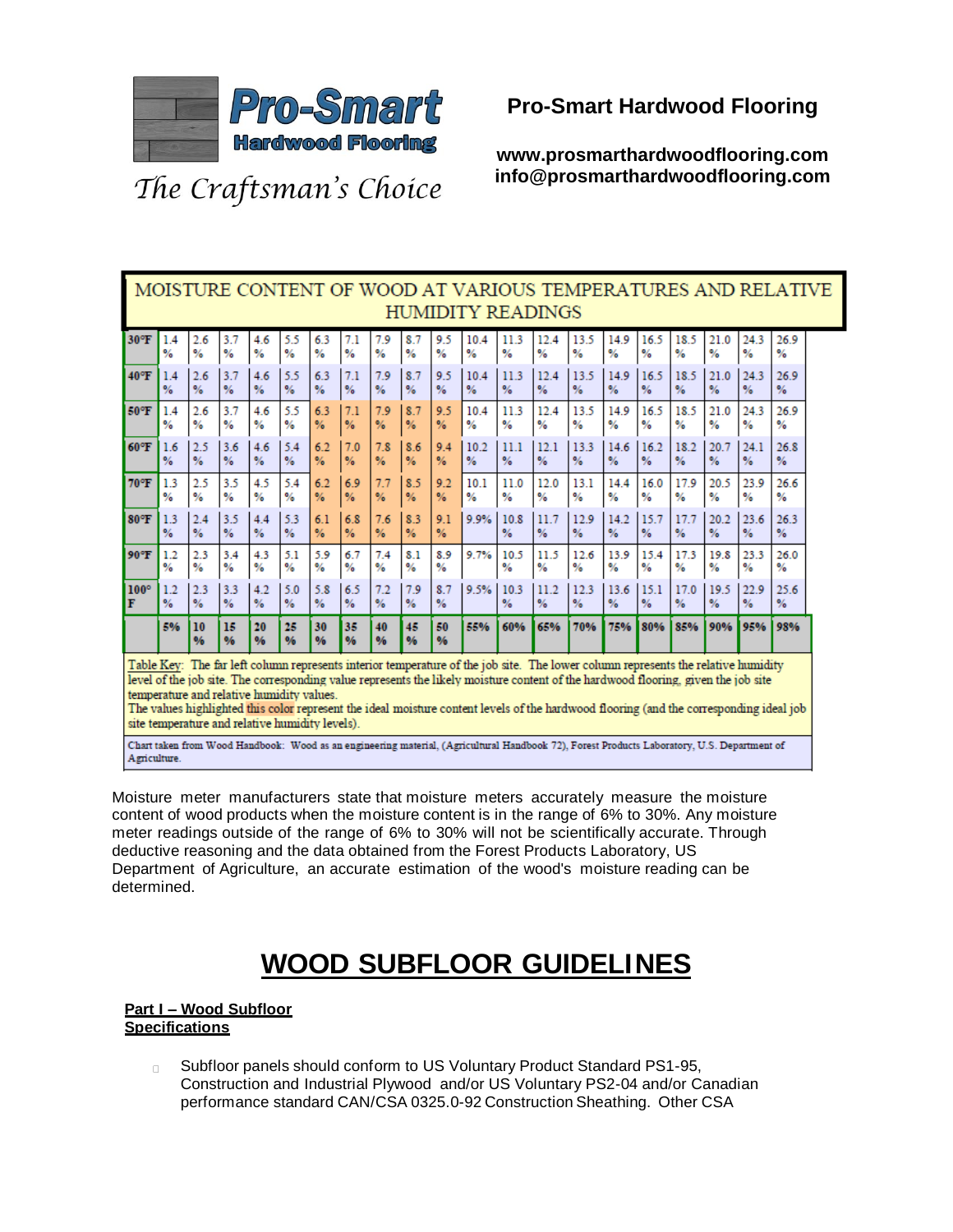

**www.prosmarthardwoodflooring.com info@prosmarthardwoodflooring.com**

standards also apply.

- Solid-board subflooring should be  $\frac{3}{4}$ " x 5  $\frac{1}{2}$ " (1" x 6" nominal), Group 1 dense  $\Box$ softwoods, No. 2 Common, kiln-dried to less than 15 percent moisture content.
- $\Box$ Both CD EXPOSURE 1 plywood and OSB Exposure 1 subfloor panels are appropriate subflooring materials, but the proper thickness of the material will be determined by the factors noted below in **Part IV – Panel Products Subflooring, E – Acceptable Panel Subfloors.**
- Particle board is **NOT** recommended by Pro-Smart Hardwood Flooring.

#### **Part II – Subfloor Moisture**

**Note: The National Association of Home Builders' Green Home Building Guidelines contains the following directive under Section 5.3.8: "NAB Model Green Home Building Guidelines: Check moisture content of wood flooring before enclosing on both sides. Ensure moisture content of subfloor/substrate meets the appropriate industry standard for the finish flooring material to be installed."**

- For solid strip flooring (less than 3" wide), there should be no more than 4  $\Box$ percent moisture content difference between properly acclimated wood flooring and subflooring materials.
- For wide-width solid flooring (3" or wider), there should be no more than 2  $\Box$ percent difference in moisture content between properly acclimated wood flooring and subflooring materials.

#### **Part III – Subfloor Flatness and Integrity**

- Wood subfloors must be flat, clean, dry, structurally sound, free of squeaks and free  $\Box$ of protruding fasteners.
	- For installations using mechanical fasteners of 1 ½" and longer, the subfloor  $\Box$ should be flat to within  $\%$  in 10 feet, or  $\frac{3}{16}$  in 6 feet.
	- For glue-down installations and installations using mechanical fasteners of less than  $\Box$ 1  $\frac{1}{2}$ , the subfloor should be flat to within  $\frac{3}{16}$  in 10 feet or  $\frac{1}{8}$  in 6 feet.
- If peaks or valleys in the subfloor exceed the tolerances specified above, sand down  $\Box$ the high spots and fill the low spots with a leveling compound or other material approved for use under wood flooring. However, it is the builder's or general contractor's responsibility to provide the wood-flooring contractor with a subfloor that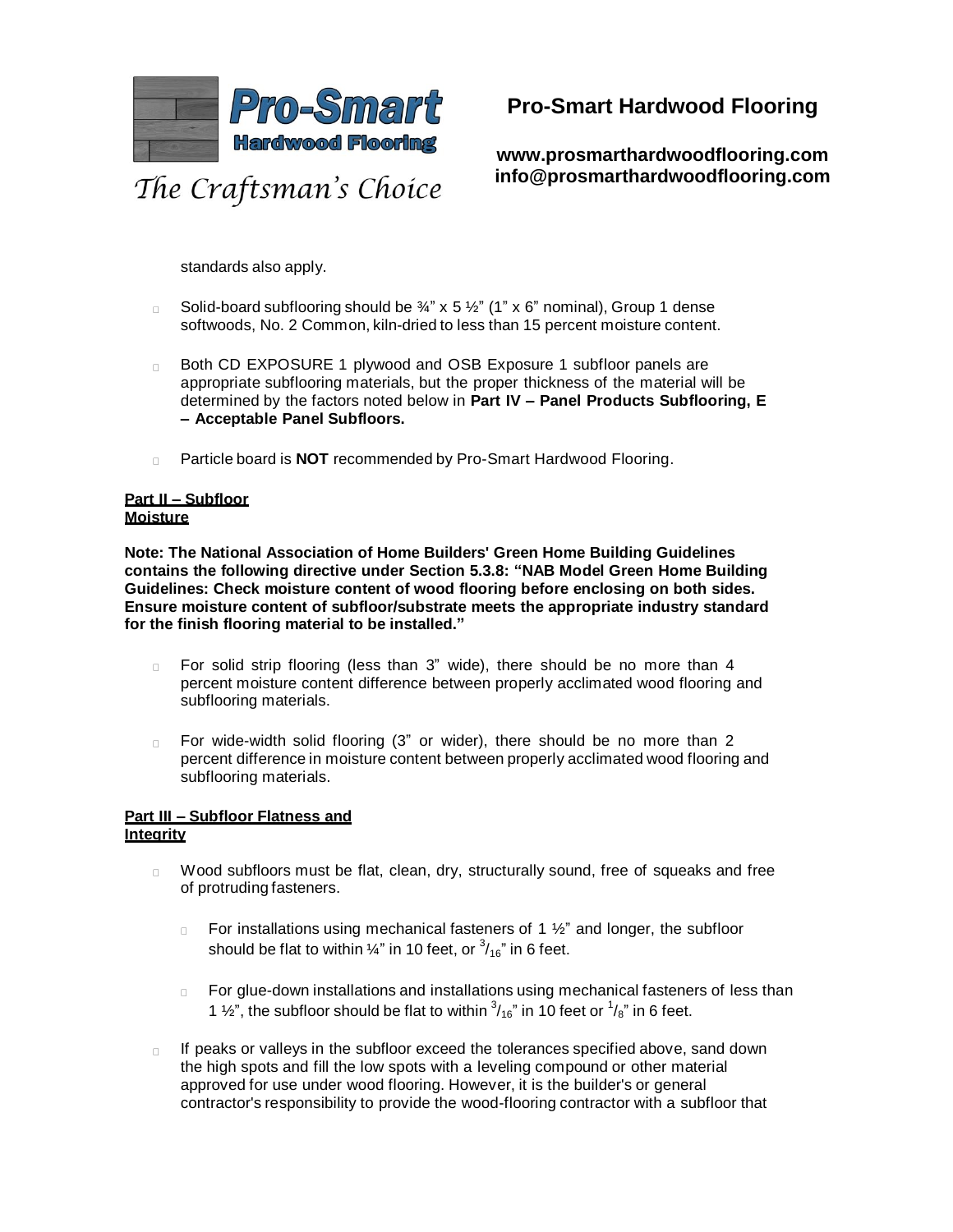

**www.prosmarthardwoodflooring.com info@prosmarthardwoodflooring.com**

is within the tolerances listed above.

- Inspect the subfloor carefully. If there is movement or squeaks in the subfloor,  $\Box$ refasten the subfloor to the joists in problem areas.
- Protruding fasteners are easily remedied by driving those fasteners deeper into  $\Box$ the subfloor.

#### **Part IV – Panel Products Subflooring**

- For panel products subflooring, check for loose panels and re-nail or screw down  $\Box$ loose panels securely.
- Ensure that there is proper expansion space  $(^1/s)$  between the panels. If the  $\Box$ subfloor panels are not tongue-and-grooved and if there is no sufficient expansion space, use a circular saw to create the specified space. DO not saw through joints on T&G subfloors.
- Also check for delaminated or damaged areas and repair those areas as needed.  $\Box$
- Make sure the subfloor is free of debris before beginning installation.  $\Box$
- Acceptable Panel Subfloors: Truss/joist spacing will determine the minimum  $\Box$ acceptable thickness of the panel subflooring.
	- On truss/joist spacing of 16" (406mm) o/c or less, the industry standard for  $\Box$ single- panel subflooring is nominal  $5/8$ " (19/32", 15.1 mm) CD Exposure 1 Plywood subfloor panels (CD Exposure 1) or  $^{23}/_{32}$ " OSB Exposure 1 subfloor panels, 4' x 8' sheets.
	- On truss/joist spacing of more than 16", up to 19.2" (488mm) o/c, the standard  $\Box$ is nominal  $\frac{3}{4}$ " ( $\frac{23}{32}$ ", 18.3mm) T&G CD EXPOSURE 1 Plywood subfloor panels, (Exposure 1), 4' x 8' sheets, glued and mechanically fastened, or nominal ¾"  $^{23}/_{32}$ ",

18.3mm) OSB Exposure 1 Plywood subfloor panels, (Exposure 1), 4' x 8' sheets, glued and mechanically fastened.

Truss/joist systems spaced over more than 19.2" (488mm) o/c up to a maximum of 24" (610mm) require nominal  $\frac{7}{8}$ " T&G CD EXPOSURE 1 Plywood subfloor panels, (Exposure 1), 4' x 8' sheets, glued and mechanically fastened, or nominal 1" OSB Exposure 1 subfloor panels, 4' x 8' sheets, glued and mechanically fastened – or two layers of subflooring. Or brace between truss/joists in accordance with the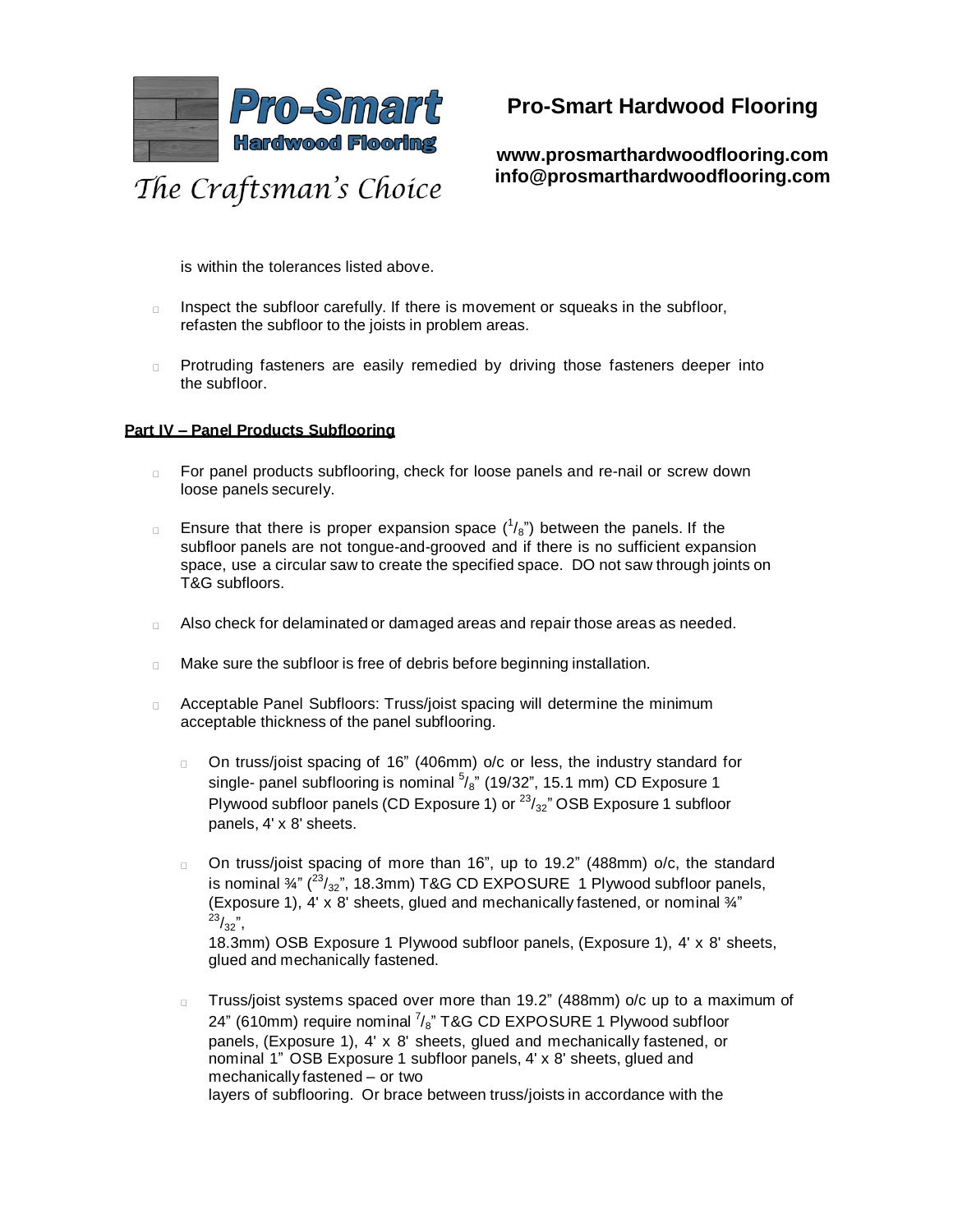

**www.prosmarthardwoodflooring.com info@prosmarthardwoodflooring.com**

truss/joist manufacturer's recommendations and with local building codes. Some truss/joist systems cannot be cross-braced and still maintain stability.

For double-layer subfloors, the first layer should consist of nominal  $\frac{3}{4}$ "  $\binom{23}{32}$ ",

18.3mm) CD Exposure 1 Plywood subfloor panels (CDX), 4' x 8' sheets or nominal  $\frac{3}{4}$ " ( $\frac{23}{32}$ ", 18.3mm) OSB Exposure 1 subfloor panels, 4' x 8' sheets. The second layer should consist or nominal ½" ( $^{15}/_{32}$ ", 11.9mm) CD EXPOSURE 1 plywood subfloor panels, (Exposure 1) 4' x 8' sheets. The ½" plywood should be offset by ½ panel in each direction to the existing subflooring. The panels may also be laid on a diagonal or perpendicular, with 1/8" spacing between sheets. Nail on a 12" minimum grid pattern, using a ring-shanked nails or staples.

- Fastening and Spacing Specifications  $\Box$ 
	- Follow the panel manufacturer's recommendations for spacing and fastening.  $\Box$
	- Typical panel spacing and fastening requirements for truss/joist systems call  $\Box$ for approximately  $^{1}\!/_{8}$  " (3.2mm) expansion space around the perimeter of each panel, with panels fastened every 12" (305mm) along intermediate supports.
	- Edge swell should also be flattened. This can usually be accomplished by using  $\Box$ an edger sander.

#### **Part V – Solid Board Subflooring**

Solid board subflooring should be:  $\frac{3}{4}$  x 5  $\frac{1}{2}$  (1 x 6 nominal), Group 1 dense softwoods (SYP, Doug Fir, Larch, etc.), No. 2 common, kiln-dried to less than 15% MC.

Solid-board subflooring should consist of boards no wider than 6 inches, installed on a 45 degree angle, with all board ends full bearing on the joists and fastened with minimum 8d rosin-coated or ring-shanked nails, or equivalent.

Some types of wood flooring should not be installed directly over solid-board subflooring.

Thin-classification solid strip flooring must have a  $3/8$ " or better plywood underlayment installed over solid board subflooring.

### **INSTALLATION OVER EXISTING FLOORS**

Pro-Smart does not recommend their flooring to be installed over existing floors.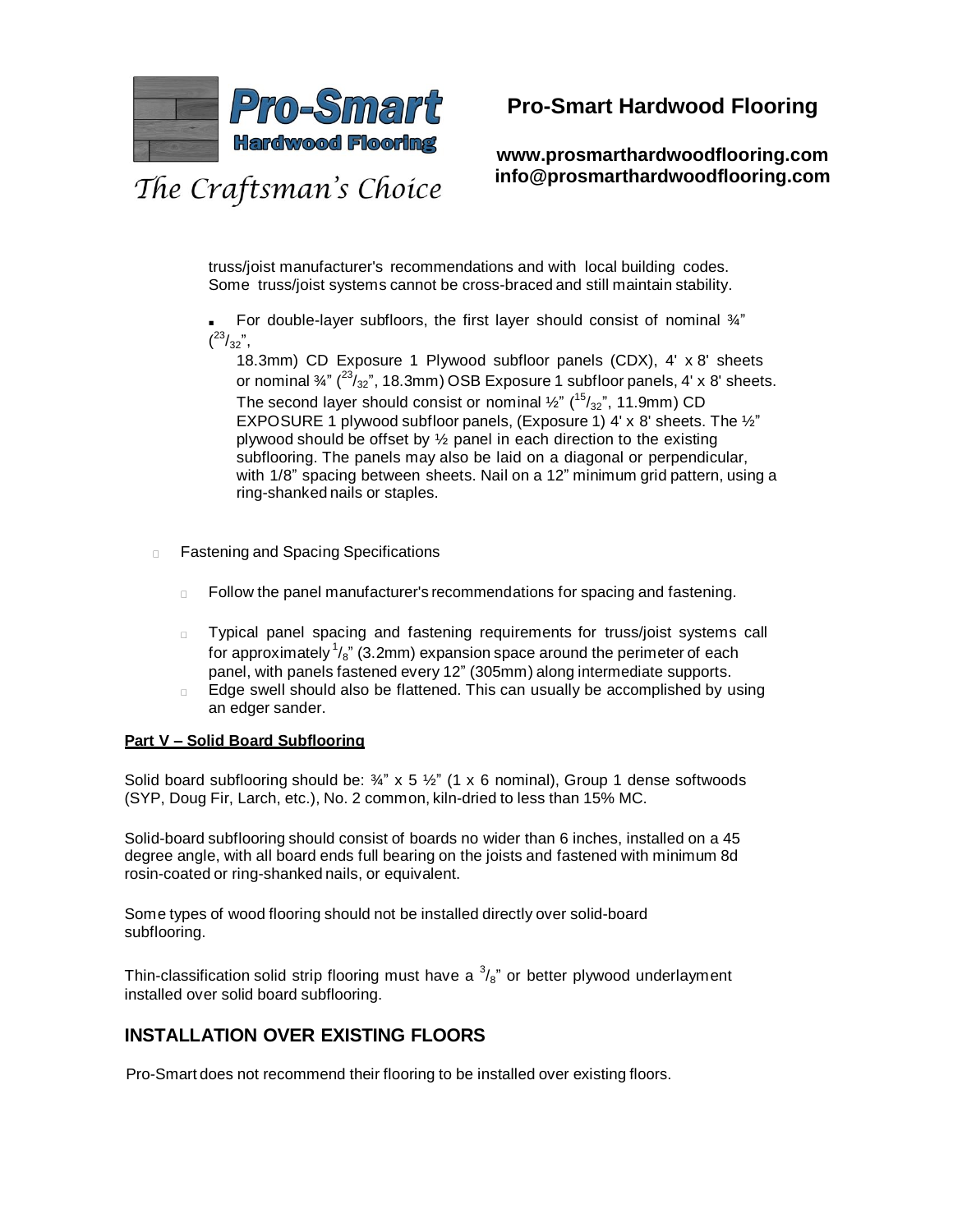

**www.prosmarthardwoodflooring.com info@prosmarthardwoodflooring.com**

# **CONCRETE SUBFLOOR GUIDELINES**

#### **Part I – Concrete Subfloor Specifications**

- □ Subfloor Must Be Flat
	- o Make sure the concrete slab is flat to a flatness tolerance of  $\frac{1}{8}$ " to  $\frac{3}{16}$ " in a 10- foot radius.
	- o If the slab is out of specification, consider grinding, floating or both. Many high spots can be removed by grinding, depressions can be filled with approved patching compounds, and slabs also can be flattened using a selfleveling concrete product.
	- o When sanding or grinding concrete, care must be taken to minimize the amount of silica dust produced. OSHA recommends using dust-collection devices, or applying water to the concrete before sanding. Approved respirators may also be used to minimize the amount of silica dust inhaled.
- □ Subfloor Must Be Dry
	- o Refer to Moisture Requirements and Moisture Testing.
	- o Concrete moisture meters and other tests can be useful in identifying moisture problem areas. However, NWFA guidelines specify using relativehumidity testing (ASTM F-2170), calcium chloride testing (ASTM F-1869) or calcium carbide (CM) testing (ASTM D-4944-04 and MilSpec CRD-C154- 77) to identify the moisture content of the slab.
	- o If a slab tests too high in vapor emission to glue a floor down, consider using a vapor retarder type product, installing a vapor retarder and a plywood sub-floor or using an alternative installation method.
	- o Moisture readings should not exceed 4.5 when using a Tramex concrete moisture encounter.

# **END-USER RESPONSIBILITY**

#### **End-User Presence Is Critical**

The wood manufacturer states, in their installation and warranty guidelines, that they control all of the steps involved in its production of prefinished wood floors from kiln drying to finishing. As hardwood is a product of nature, it is not perfect. Industry standards allow a tolerance in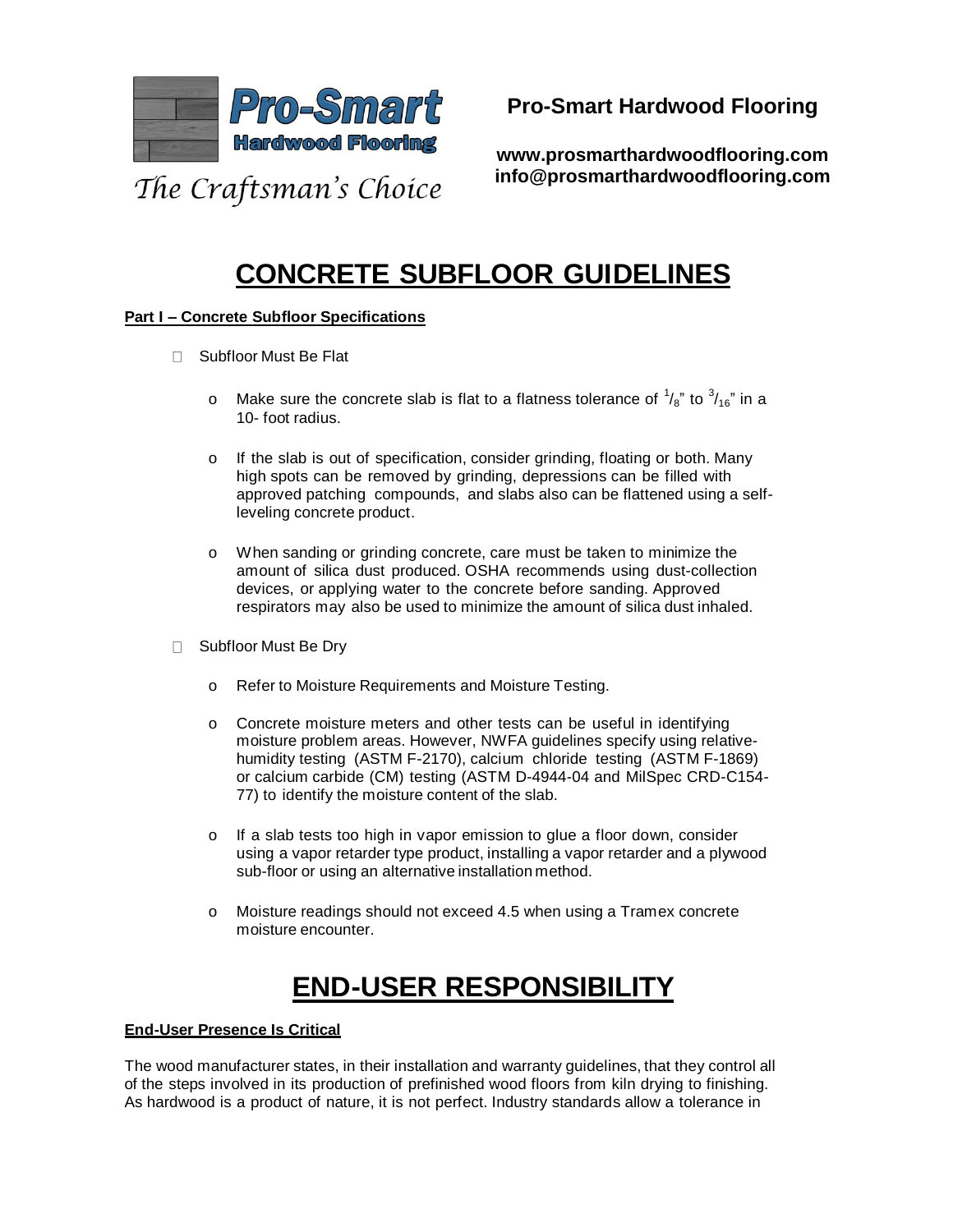

**Pro-Smart Hardwood Flooring**

**www.prosmarthardwoodflooring.com info@prosmarthardwoodflooring.com**

quality variation not exceeding 5% of the total quantity purchased. We strongly recommend that the customer interview several prospective wood flooring installers for their qualifications. Ask them for references and make telephone calls to check them out. Approximately 40% of the reasons for installation failure and/or customer dissatisfaction is due to installer error. They must be the professional on the job. However, YOUR PRESENCE DURING THE INSTALLATION IS CRUCIAL. If you decide to hire an installer who will install your hardwood (or bamboo) floor without your supervision it is YOUR responsibility to ensure the good judgment of the installer. The installer must inspect and cull those boards which are defective or undesirable. The installer should be selective when assessing the quality of the wood, grading, and lengths of boards, and when arranging floor boards according to the natural variations, such as color and grain of the species selected. If you were present during the installation of your floor you can ask your installer to place boards in areas that are less visible and according to your taste, rather than in the center of the room or near the focal point of the room, such as the fireplace. The wood manufacturer cannot be held responsible for any unpleasant surprise resulting from the installer's lack of qualifications or poor judgment. Once the floor is installed the ownership and responsibility to resolve any disputes is between the installer and the end user.

#### **Board Selection – Customer and Installer**

The end user and installer are responsible for the final inspection and approval of boards being installed. If the customer chooses not to be present during the installation period, they forgo their ability and right to participate in the board selection process. In doing so, they have left the selection of boards up to the judgment of the installer. Once installed, the end user and installer own the floor. This has been a long standing wood flooring industry standard.

#### **Failure of Installer to Satisfy the Owner**

The installer is commissioned and contracted by the owner. Owners should choose their installer carefully by checking references and previous job experience, etc. The cheapest is not always the best. Installing hardwood flooring is a highly skilled operation. The contract to install is between the owner and the installer. Pro-Smart is in no way responsible for the owner's choice of installer or any failure by the installer to satisfy the owner.

#### **Installer and Customer Own the Floor**

This certified wood flooring inspector finds that this customer's issues should clearly be resolved between the consumer and the installer. The installer did not follow industry installation guidelines as set forth by the National Wood Flooring Association. Once the wood flooring is installed, the installer and the end user have accepted ownership. Any consideration of this customer's claim will be at the discretion of the wood manufacturer and/or seller.

# **INSTALLING A SUBFLOOR OVER CONCRETE**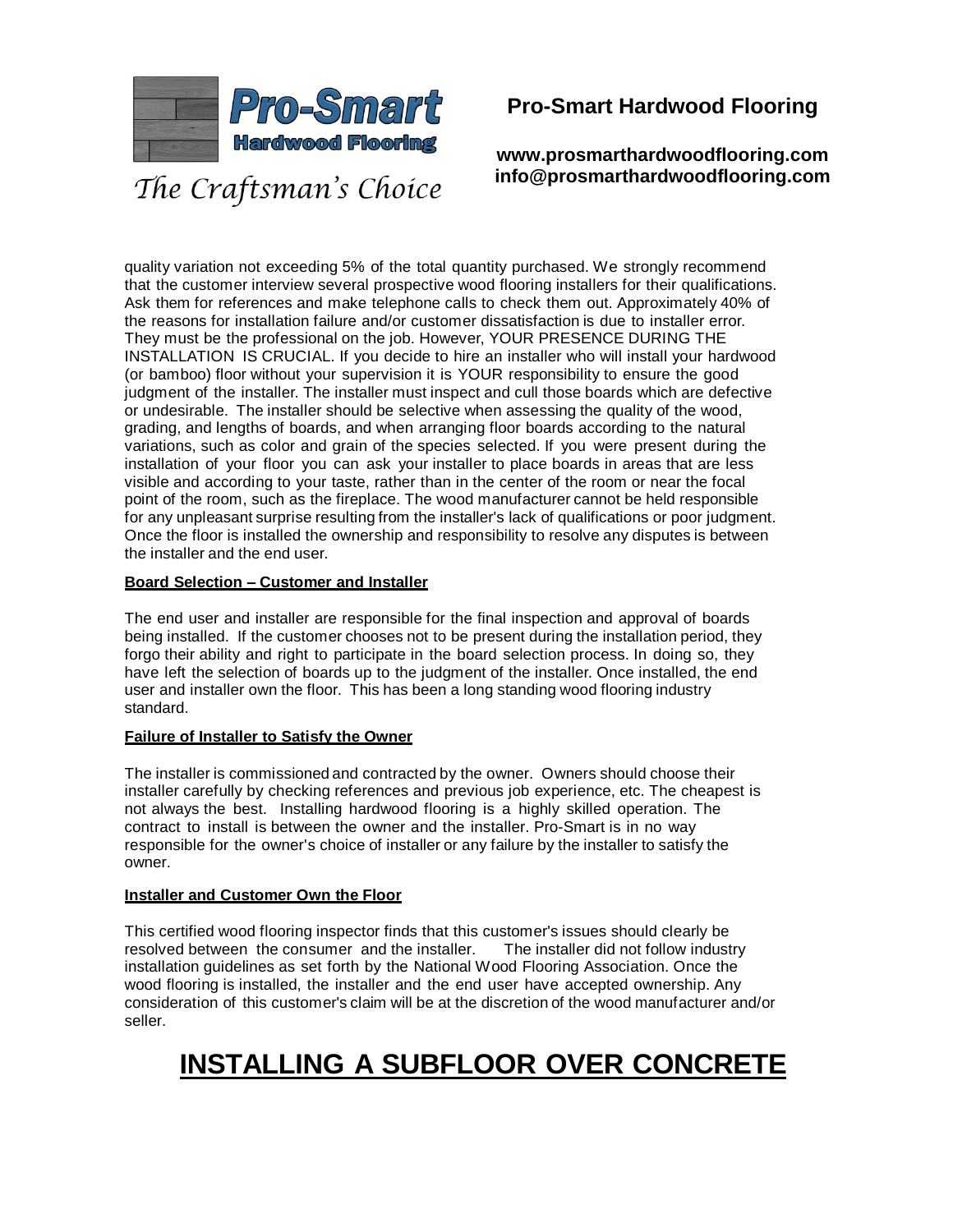

**www.prosmarthardwoodflooring.com info@prosmarthardwoodflooring.com**

#### **Part I – Direct Gluing a Subfloor Over Concrete**

- Always follow the adhesive manufacturer's recommendation for proper application, proper adhesive and correct trowel notch and spread rate.
- If necessary, add vapor retarder recommended by the adhesive manufacturer  $\Box$ before applying adhesive.

#### **Part II – Floated Subfloor**

- In on-grade and below-grade applications, always add vapor retarder before  $\Box$ applying underlayment.
- $\Box$ A vapor retarder is recommended anytime solid ¾" wood flooring is installed over concrete. A vapor retarder is required for installation over concrete with a calcium chloride reading greater than 3 pounds, a relative humidity reading of greater than 75%, or a calcium carbide (CM) reading of greater than 2.5%.
- Floated Subfloor System  $\Box$ 
	- **Materials**  $\Box$ 
		- 2 layers nominal 3/8" (10mm) minimum CD Exposure 1 Plywood subfloor panels (CDX) 4' x 8' sheets.
	- Installation Method:  $\Box$ 
		- Place the first plywood layer with edges parallel to wall, without fastening. Leave ¾" space between wall and plywood.
		- Plywood panels should be placed with 1/8" gaps between sheets.
		- Lay the second layer perpendicular or at 45 degree angle to the first.
		- Plywood panels should be placed with  $1/8$ " gaps between sheets and a  $\frac{3}{4}$ " minimum expansion space at all vertical obstructions and wall lines.
		- Staple or staple and glue (with urethane or construction adhesive) the second layer to first layer on 12" interior grid pattern (6" on the perimeter). Be careful not to penetrate the vapor retarder.
- Alternate Subfloor System
	- Materials  $\Box$ 
		- Use nominal 3/4" (23/32", 18.3mm) CD Exposure 1 Plywood sheathing, 4' x 8' sheets.
	- $\Box$ Installation method
		- Cut sheets to 16" x 8' or smaller panels, scored on back 3/8" deep a minimum of every 12" across width.
		- 16" planks oriented perpendicular or diagonally to direction of flooring.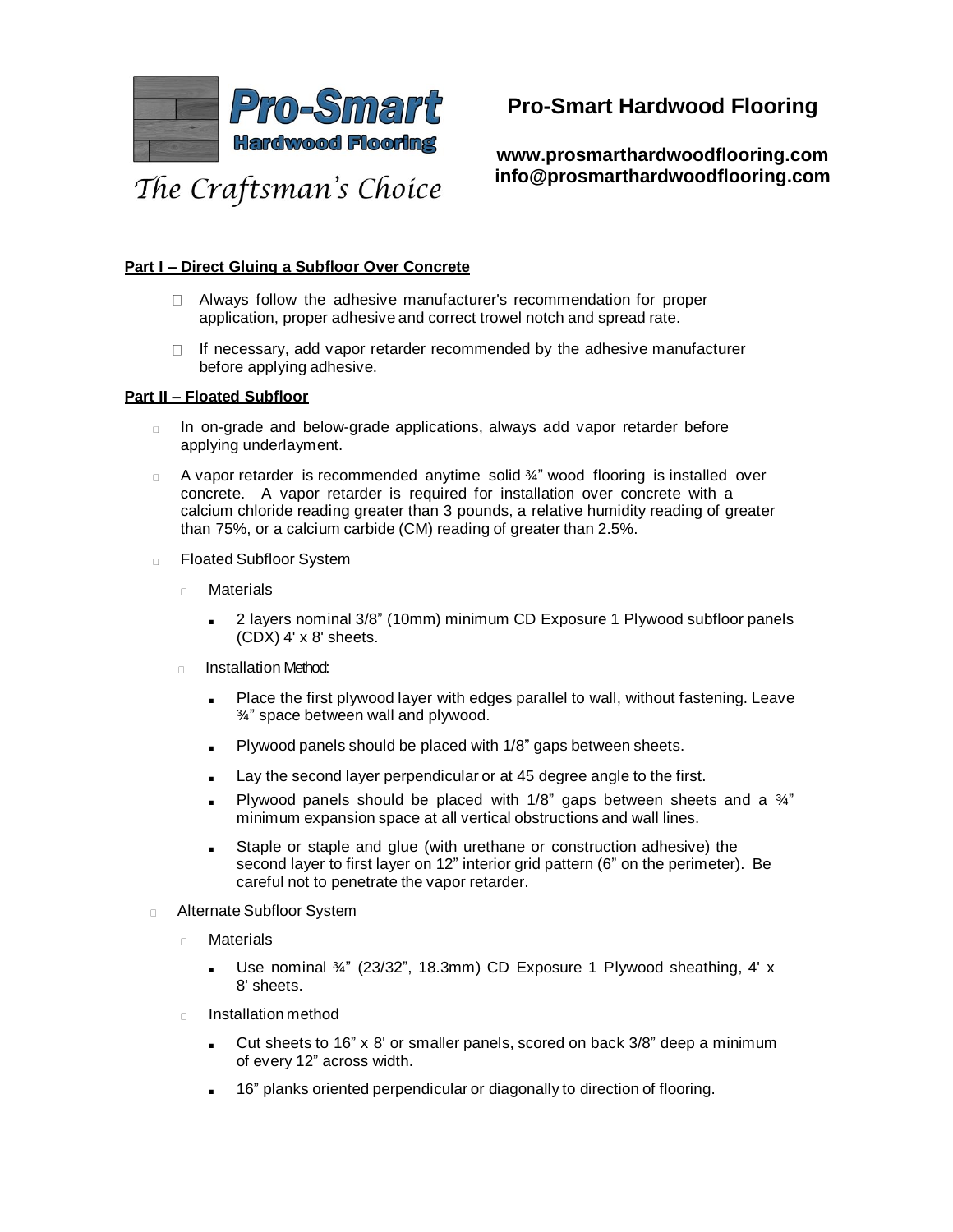

**www.prosmarthardwoodflooring.com info@prosmarthardwoodflooring.com**

Panels staggered every 2', and spaced  $1/8$ " between ends, with  $\frac{3}{4}$ " minimum expansion space at all vertical obstructions.

#### **Part III – Glue Down Subfloor**

- Always follow the adhesive manufacturer's recommendation for proper subfloor,  $\Box$ spread rate and trowel notch.
- If necessary, add vapor retarder before applying underlayment. A vapor retarder  $\Box$ is recommended anytime solid ¾" wood flooring is installed over concrete.
- Glue-Down Subfloor System:  $\Box$ 
	- $\Box$ **Materials** 
		- Use nominal 5/8" (19/32", 15.1mm) CD Exposure 1 Plywood subfloor panels, (Exposure 1), 4' x 8' sheets.
	- Installation method:  $\Box$ 
		- Cut the plywood panels to  $2' \times 8'$ , or  $4' \times 4'$  sections.
		- Score the back of the panels  $\frac{1}{2}$  the thickness on a 12" x 12" grid.
		- Apply an adhesive approved for the installation of plywood, per the plywood manufacturer's recommendations.
		- Lay sections in a staggered joint pattern in the adhesive, with 1/8" spacing between sheets, and 3/4" minimum expansion space at walls and all vertical obstructions.

#### **Part IV – Nail-Down Subfloor**

- Always follow Pro-Smart's recommendations for proper subfloors as previously  $\Box$ discussed.
- In on-grade and below-grade applications, always add vapor retarder before  $\Box$ applying underlayment. In above-grade applications, follow the flooring manufacturer's recommendations.
- A vapor retarder is recommended anytime solid  $\frac{3}{4}$ " wood flooring is installed over  $\Box$ concrete.
- Nail-Down Subfloor System Over Concrete  $\Box$ 
	- **Materials**  $\Box$ 
		- Minimum: use nominal 5/8" (19/32", 15.1mm) CD Exposure 1 Plywood subfloor panels (CDX), 4' x 8' sheets.
	- Installation method  $\Box$

**NOTE: Fasteners may be powder-driven pins, pneumatic driven nails, screws, deformed pins, or other fasteners suitable for concrete application.**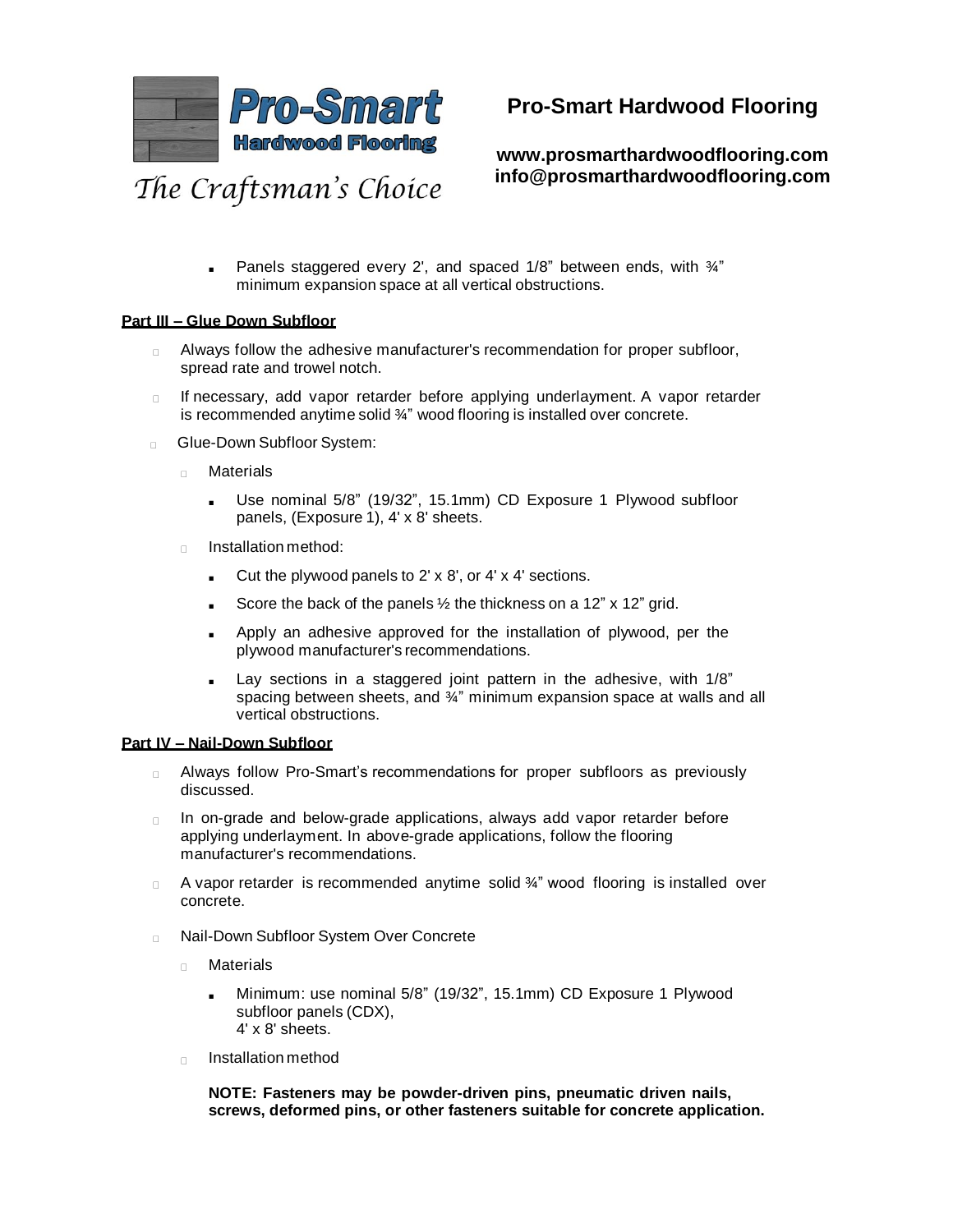

# **Pro-Smart Hardwood Flooring**

**www.prosmarthardwoodflooring.com info@prosmarthardwoodflooring.com**

**Check with fastener manufacturer for specification such as length, drill size, and/or shot load where applicable.**

- Stagger panel joints allowing approximately 1/8" expansion space around all panels to prevent edge peaking due to compression caused by panel swell.
- Allow  $\frac{3}{4}$ " minimum expansion space at all vertical obstructions.
- Panels should be mechanically fastened. For powder load or pneumatic pressure information, contact your local supplier.
- Fasten 2" from the edge every 6-8" along the perimeter of the sheet and one fastener or more spaced every 12" in the interior of the panel. Fasten the center first to prevent the subfloor from bowing.
- Areas with higher humidity may require additional fasteners.

#### **Part V – Screed System**

Pro-Smart does not recommend the installation of their engineered wood flooring  $\Box$ over screeds.

# **SOLID STRIP AND PLANK FOORING INSTAL**

#### **Part I – Acceptable Jobsite Conditions and Jobsite Checklist**

 $\Box$  Refer to previously described guidelines.

#### **Part II – Acclimation Guidelines**

 $\Box$  Refer to previously described guidelines.

#### **Part III – Appropriate Grade Levels**

- $\Box$ Solid strip and plank wood floors can be installed successfully above grade level or on grade, but are not recommended for installation below grade.
- The entire flooring level is considered to be below grade where soil is present along  $\Box$ any perimeter wall and is more than 3" above the installed wood flooring level. Ground should be sloped away from the house for proper drainage. (Follow local building codes.)

#### **Part IV – Subfloors – Wood Joist Systems**

 $\Box$  Refer to previously described guidelines.

#### **Part V – Subfloors – Concrete Slab**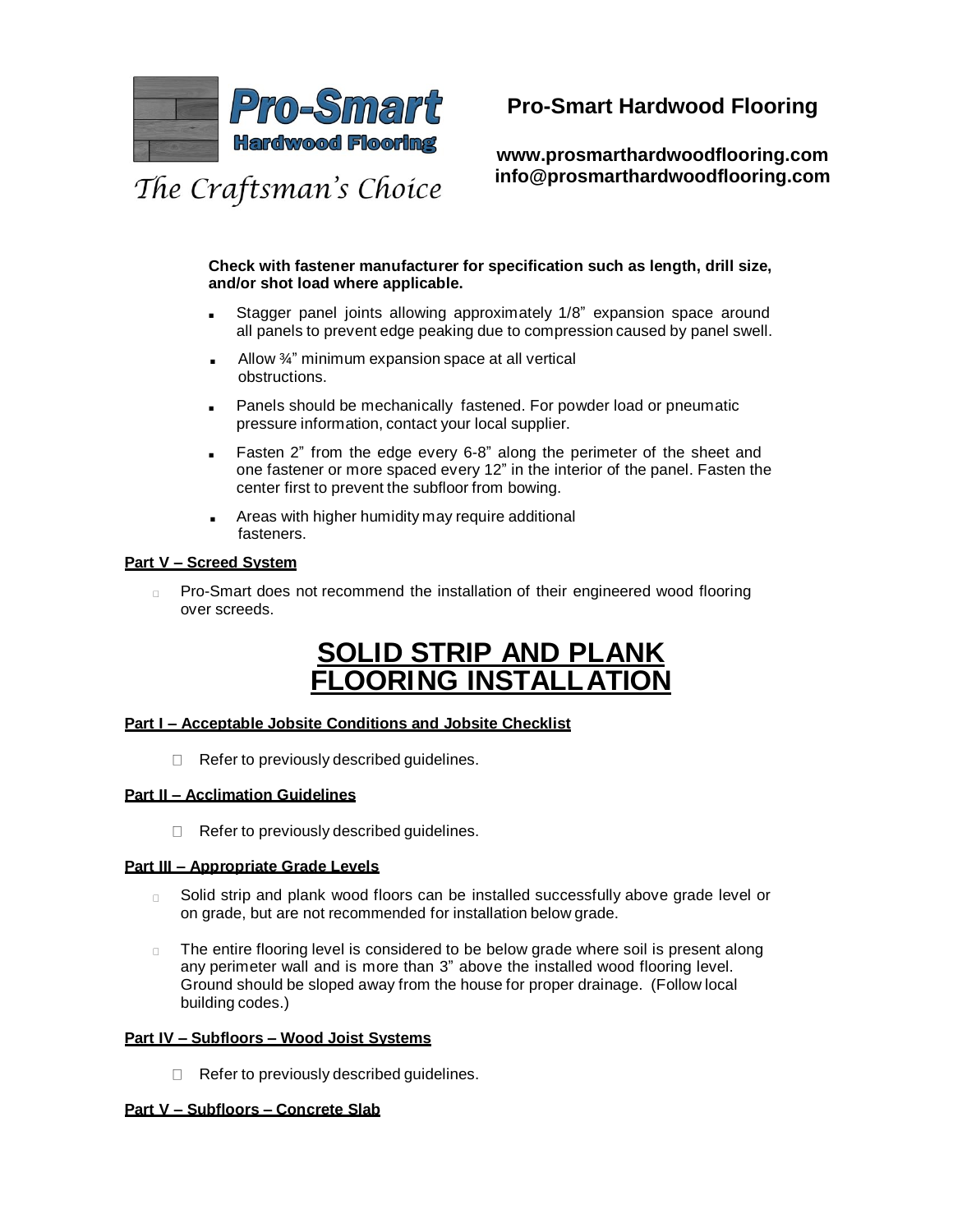

**www.prosmarthardwoodflooring.com info@prosmarthardwoodflooring.com**

- The Craftsman's Choice
	- □ Refer to previously described guidelines.
	- □ When installing solid strip and solid plank flooring over concrete, a vapor retarder is always required over the concrete slab and below the subflooring material. A minimum 6 mil construction grade polyethylene film, with perm of 0.13, or other impermeable material with a perm of 0.15 or less is recommended.
	- Pro-Smart does not recommend our solid hardwood floors to be installed by the  $\Box$ direct-glue down method over a concrete slab.

#### **Part VI – Solid Strip & Plank Installation Methods**

- Always follow the Pro-Smart's recommended installation procedures.  $\Box$
- Basic Tools and Accessories:  $\Box$ 
	- Rubber mallet / 4d-6d Flooring nails / Jamb saw or hand saw / Chalk line / Pencil /  $\Box$ 15 lbs. Asphalt felt / Table saw or band saw / Hammer / Tape measure / Leading brand of hardwood flooring cleaner / Broom / Powernail manual 45 T&G Powernailer, pneumatic 445 Powernailer or other machines designed or adapted specifically to 34" solid wood flooring / Quality moisture meter with manufacturer's relevant exotic species calibration figures.

#### **NOTE: ¾" is meant for nail-down or staple-down (with 2" fasteners) installation only.**

- Unfinished and factory-finished solid strip and solid plank flooring should be  $\Box$ installed perpendicular to the joists or on a diagonal for any single layer subfloor. (Exception: Over diagonal, solid subfloor boards, install perpendicular to joists or subfloor direction.)
- When  $\frac{3}{4}$ " solid strip and solid plank flooring is laid parallel with the floor joists, follow  $\Box$ one of these two steps:
	- Add a layer of minimum nominal ½" (15/32") CD Exposure 1 (CDX) plywood  $\Box$ underlayment to the existing subfloor (as previously recommended).
	- Or brace between truss/joists in accordance with the truss/joist manufacturer's  $\Box$ recommendations and with local building codes. Some truss/joist systems cannot be cross-braced and still maintain stability.
- Before installing wood flooring, place an approved vapor retarder. Some examples  $\Box$ of acceptable vapor retarders over wood subfloors include:
	- An asphalt laminated paper meeting UU-B-790a, Grade B, Type I, Style 1a. $\Box$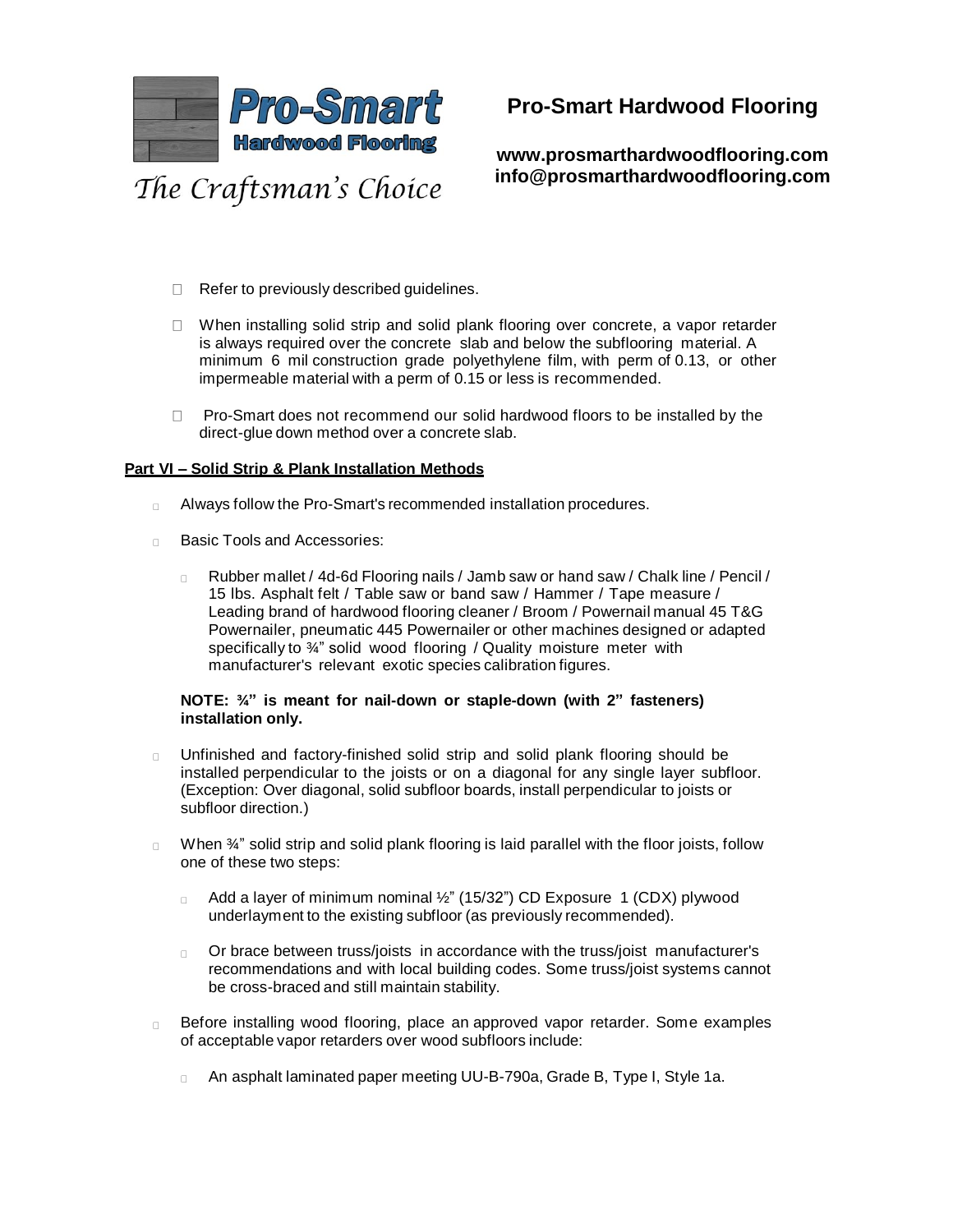

## **Pro-Smart Hardwood Flooring**

**www.prosmarthardwoodflooring.com info@prosmarthardwoodflooring.com**

- Asphalt-saturated kraft paper or #15 or #30 felt that meets ATM Standard D-4869 or  $\Box$ UU-B-790 Grade D.
- **These moisture retarders do not replace the need to conduct mandatory**   $\Box$  . **moisture testing of floor boards and subfloor!**
- Wall Line Layout  $\Box$ 
	- Choose a starting wall according to the most aesthetically or architecturally  $\Box$ important elements in the room, taking into consideration fireplaces, doors, cabinets and transitions, as well as the squareness of the room. The starting wall will often be the longest unbroken wall in the room.
	- Snap a working line parallel to the starting wall, allowing ¾" expansion space  $\Box$ between the starting wall and edge of the first strip or plank run.
	- Random-width plank is laid out with alternating courses varying by widths. Start  $\Box$ with the widest board, then the next width, etc., and repeat the pattern.
	- Lay one row of strip or plank along the entire length of the working line.  $\Box$
	- Top-nail and blind-nail the first row (hand-nail if necessary), using appropriate  $\Box$ fasteners. Denser species may require pre-drilling. Each succeeding row should be blind-nailed with the nailing machine wherever possible. At the finishing wall and other obstructions, it may be necessary to blind-nail by hand until top nailing is required.
	- Distribute lengths, avoiding "H" patterns, stair stepping and other discernible  $\Box$ patterns in adjacent runs. Stagger end joints of boards row to row a minimum of 6" for strip flooring, 9" for 3", 12" for 4", 15" for 5" and 18" for planks wider than 5".
	- To minimize expansion on floors wider than 20 feet, more or less spacing  $\Box$ between rows may be needed, depending on geographical area, interior climate control and time of the year.
	- Where spacing is required: Use a washer or removable spacer to leave  $\Box$ additional space every few rows and/or start in center of room and work out to both sides. Do not use spacers that may cause damage on our factory-finished floors.
	- Nailing: Blind-nail through the tongue using 1 ½" 2" fasteners. Use 1 ½"  $\Box$ fasteners with nominal ¾" plywood subfloor direct to concrete slab. Face-nail boards where needed using 6d-8d casing or finish nails. Fasteners should be spaced every 6" - 8" on blind-nailing, or every 10" - 12" on face-nailing.
	- For additional fastening, any of the following options may be used in addition to the nailing schedule.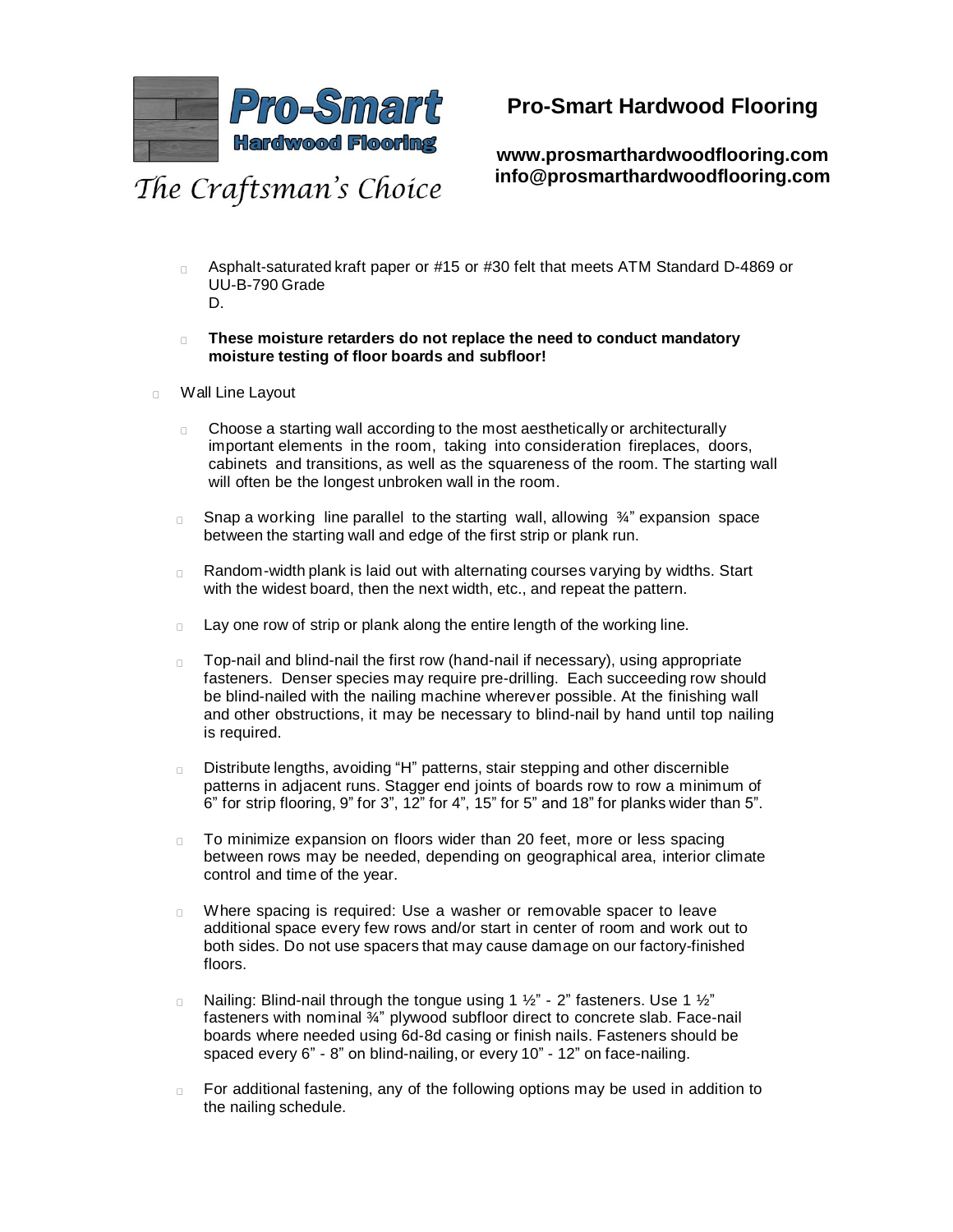

**www.prosmarthardwoodflooring.com info@prosmarthardwoodflooring.com**

- For wide-width plank flooring (5" or wider), to assist the nailing schedule of 6" 8" and increase holding power, there are three options.
	- Screw and plug at end joints, alternating at staggered locations and intervals along each board.
	- Apply an approved urethane wood flooring adhesive, such as Bostik's Best.
	- Use kerfing or relief cuts every 8" to 12" parallel to the grain  $-$  using more relief cuts for wider boards. Typically, the relief cut should be  $3/8$ " on a  $\frac{3}{4}$ " board.

#### **NOTE: These options, however, will not necessarily eliminate cupping.**

- Blind-nail and face-nail, as necessary, to complete the final rows.  $\Box$
- Center Line Layout  $\Box$

#### **NOTE: For instructions on using trammel point method to square a room and find the center point, see Trammel Point Method.**

- Find the center of your room, measuring off the two longest walls, and snap a  $\Box$ line down the center of that room.
- Install a starter board on the line. Fasten the starter board to the floor using  $\Box$ wood screws.
- Nail the first row of wood flooring against the starter board, being careful not to  $\Box$ move the starter board when nailing. The groove of the flooring should be against the starter board.
- Drill and hand-nail the first three rows through the tongue. DO NOT USE  $\Box$ TOP NAILS.
- Use a blind nailer to install the remaining rows of wood flooring. Use the  $\Box$ nailing practices described earlier in the chapter.
- After installing in one direction, remove the starter board and start rows going in  $\Box$ the opposite direction.
- Install a spline or a slip tongue in the groove of the board that was against  $\Box$ the straight-edge. Put wood glue down the entire length of the groove before installing the spline.
- $\Box$ Install the spline using a blind nailer. To keep the spline in alignment for the next flooring board, use a scrap piece of wood flooring to run along the length of the spline as you nail.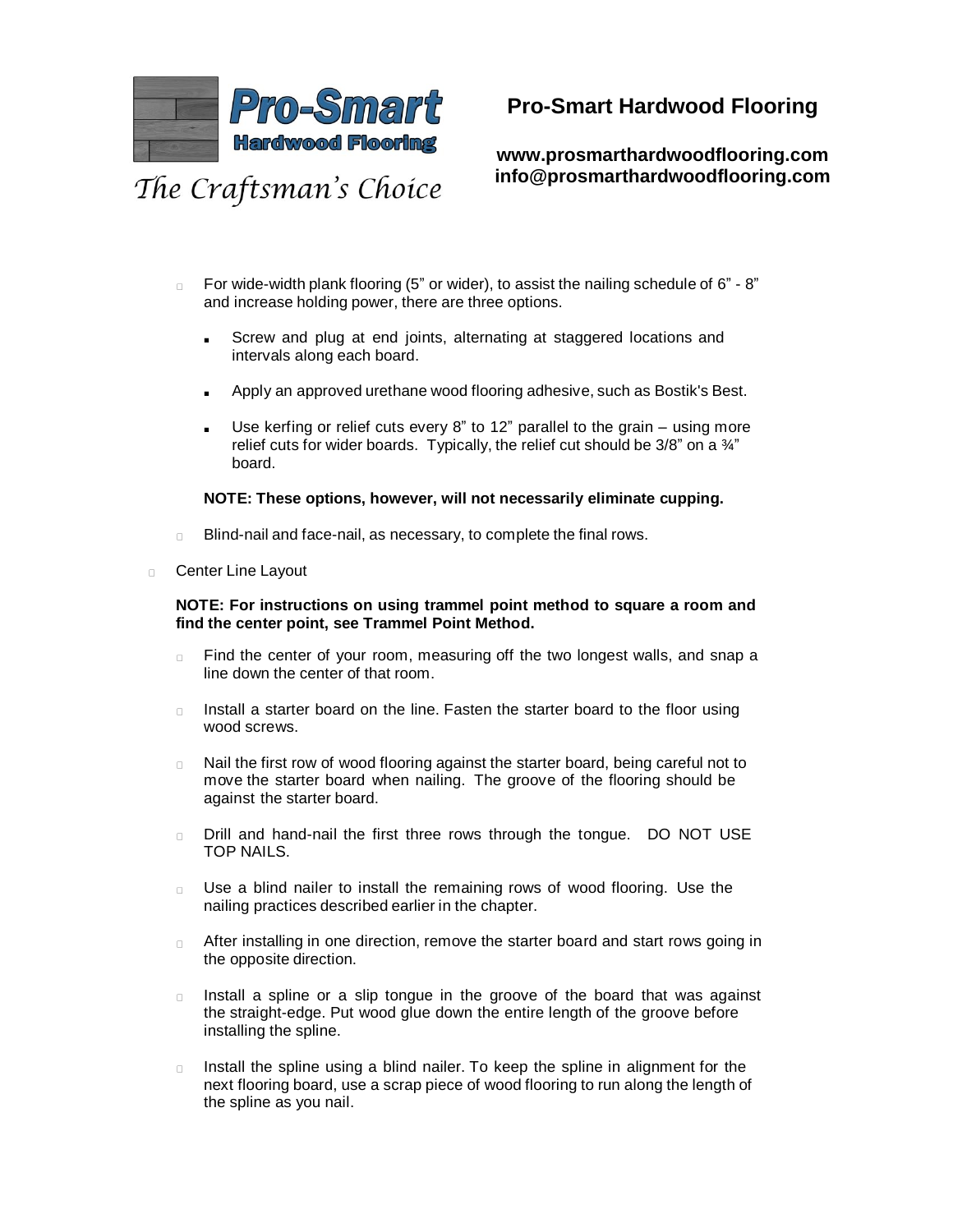

**www.prosmarthardwoodflooring.com info@prosmarthardwoodflooring.com**

Install the remaining rows in the opposite direction. Use the nailing practices  $n$ described earlier in the chapter.

#### **Tongue and Groove – Too Loose**

Caution! When first starting to nail the flooring down and after nailing down a small section of approximately 25 square feet, make sure that this initial test section of flooring, once nailed to the subfloor, is firmly affixed. In particular, check to make sure that the groove side of each piece, being held down only by the tongue of the adjacent piece, does not rock up and down if weight is place on it and then removed. If the groove side does exhibit up/down movement, STOP!

This movement will not sand out nor can this up and down movement be corrected later on! It will be necessary to glue this floor down in addition to nailing it in order to correct this condition, which is caused by a too loose tongue and groove. Loosely milled flooring may be nailed and installed in beads of a non-hardening construction adhesive such as "a Liquid Nails caulking type" laid on 8" centers or the flooring may be laid with a full mastic spread in addition to nailing.

#### **It is the installers responsibility to ascertain whether this "too loose of a T & G"**

**condition exists in the flooring prior to installation.** If the flooring is found to have a "too loose T & G condition", Pro-Smart will, upon notification from the installer prior to installation, correct the problem as follows: At Pro-Smart's option, Pro-Smart will either replace the flooring, refund the purchase cost of the flooring, or compensate the installer for the extra cost of the adhesive/mastic now necessary to insure a good installation. Pro-Smart shall not be responsible for replacing any flooring in excess of the 25 square foot nailed down as the test section and then found to have excessive up and down movement.

# **ENGINEERED WOOD FLOORING INSTALLATION**

#### **Part I – Acceptable Jobsite Conditions and Jobsite Checklist**

 $\Box$  Refer to instructions previously described

#### **Part II – Acclimation Guidelines**

□ Pro-Smart Engineered Wood Flooring should be stored in the climate controlled job site for 72 hours to adjust to room temperatures. The planks should be left in unopened cartons until ready for installation.

#### **Part III – Appropriate Grade Levels**

- □ Engineered wood floors can be installed successfully on, above or below grade level. Engineered wood floors can be installed directly to concrete or wood subfloor.
- □ The entire flooring level is considered to be BELOW grade where soil is present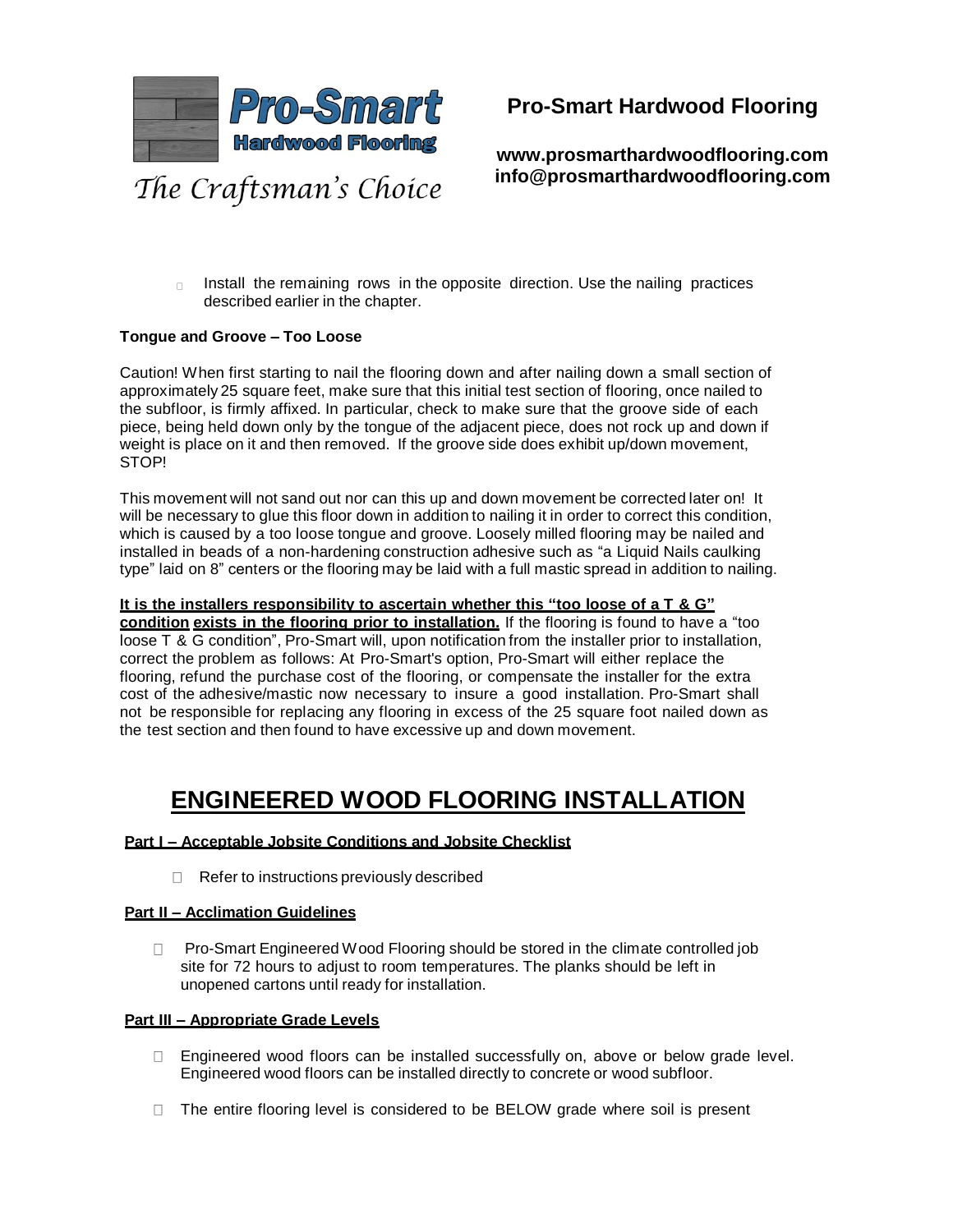

**www.prosmarthardwoodflooring.com info@prosmarthardwoodflooring.com**

along any perimeter wall and is more than 3" above the installed wood flooring level. Ground should be sloped away from the house for proper drainage. (Check local building codes. Local building codes prevail. Follow local building codes.)

#### **Part IV – Subfloors – Wood Joist Systems**

 $\Box$  See instructions previously described.

#### **Part V – Subfloors – Concrete Slab**

 $\Box$  See instructions previously described.

#### **Part VI – Engineered Flooring Installation Methods**

- $\Box$  Pro-Smart engineered wood flooring should not be installed directly to screeds.
- $\Box$  Note on random-width plank
	- □ Random-width plank is laid out with alternating courses varying by widths. Start with the widest board, then the next width, etc., and repeat the pattern.
- □ Choose a Starting Wall
	- $\Box$  Choose a starting wall according to the most aesthetically or architecturally important elements in the room, taking into consideration fireplaces, doors, cabinets and transitions, as well as the squareness of the room. The starting wall will often be the longest unbroken wall in the room.

#### **GLUE-DOWN ENGINEERED STRIP AND PLANK**

- □ Basic Tools and Accessories:
	- □ Rubber mallet / 4d-6d Flooring nails / Jamb saw or hand saw / Chalk line / Pencil / 15 lbs. Asphalt felt / Table saw or band saw / Hammer / Tape measure / Leading brand of hardwood flooring cleaner / Broom / Powernail manual 45 T&G Powernailer, pneumatic 445 Powernailer or other machines designed or adapted specifically to <sup>3</sup>/4" solid wood flooring / Quality moisture meter with manufacturer's relevant exotic species calibration figures.
	- $\Box$  There are several different ways to start an installation of glue-down engineered wood flooring. The following has proven successful.
	- $\Box$  Test the substrate for moisture according to appropriate moisture testing procedures described previously. Excessive/elevated moisture should not be present. The subfloor should be within acceptable moisture content as per adhesive manufacturer's recommendation before installing.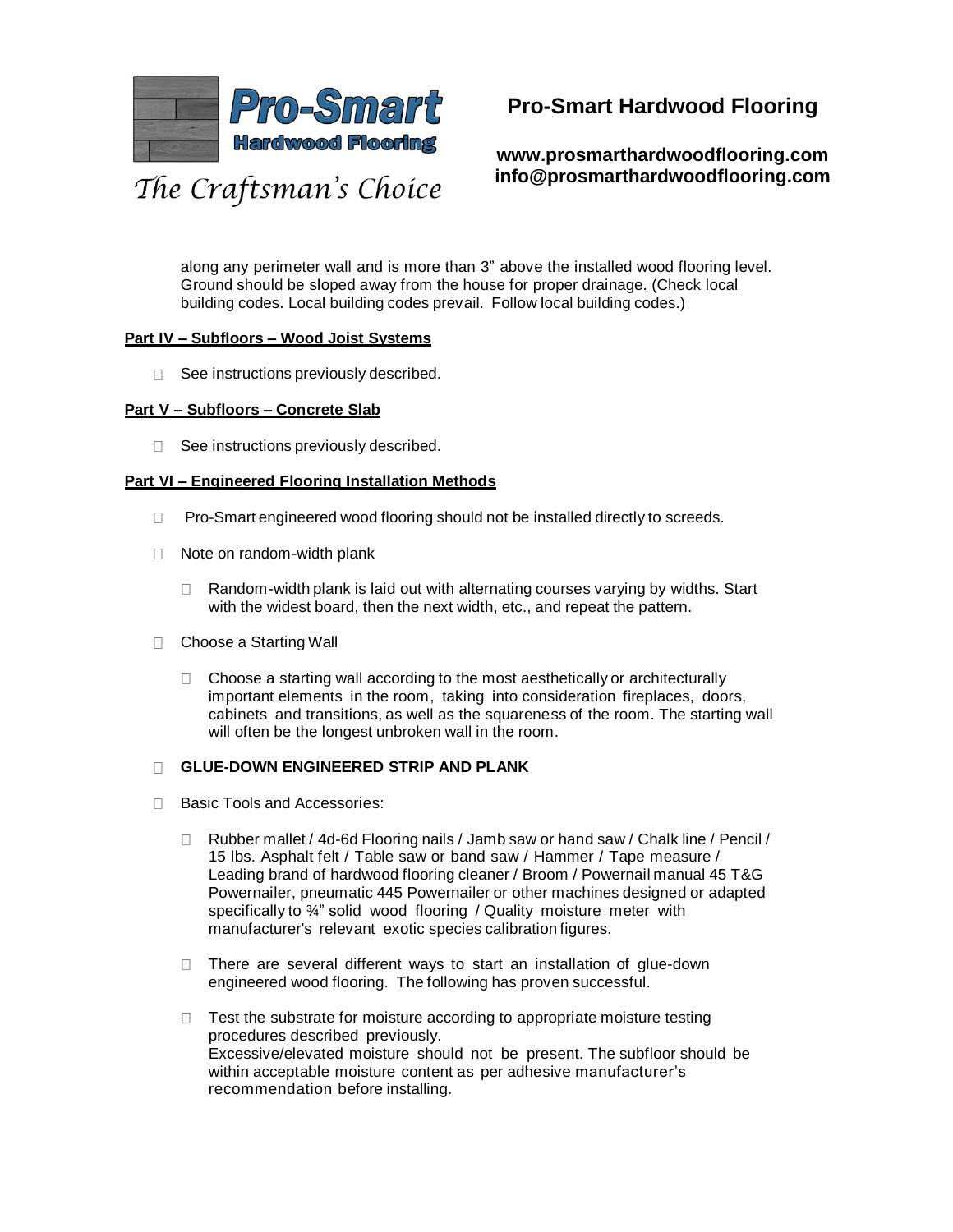

# **Pro-Smart Hardwood Flooring**

**www.prosmarthardwoodflooring.com info@prosmarthardwoodflooring.com**

- $\Box$  An expansion space of 9/16" (or the thickness of the planks) should be left around the perimeter and at all vertical stops.
- $\Box$  Snap a working line parallel to the starting wall, the width of the board, plus the tongue and recommended expansion space.
- $\Box$  Install a starter board along the edge of the working line and begin installation. Alternatively, lay one row of plank in the adhesive along the length of the working line.
- $\Box$  Follow the installation procedure recommended by the adhesive manufacturer, which includes a subfloor moisture content, spread rate, trowel size, open time, working time and flash time as necessary. Spread the adhesive a instructed up to and along the working line.
- □ Distribute lengths, avoiding "H" patterns, stair stepping and other discernible patterns in adjacent runs. Stagger end joints of boards row to row a minimum of 6" for strip flooring, 9" for 3" plank, 12" for 4", 15" for 5", and 18" for planks wider than 5".
- $\Box$ 3-M Blue Tape should be used. Do not use 3M's quality #2090 tape.
- If recommended by the adhesive manufacturer, roll the floor with the proper roller.  $\Box$

#### **MECHANICALLY FASTENED STRIP AND PLANK**  $\Box$

- $\Box$  CAUTION: It is extremely important to use the appropriate adapters as well as staples or cleats. Improper fasteners, machines, and air pressure can cause severe damage.
- $\Box$  If necessary, add a vapor retarder.
- Snap a working line parallel to the starting wall, allowing expansion space.  $\Box$
- Lay one row of plank along the entire length of the working line.  $\Box$
- $\Box$  Top-nail and blind-nail the first row (hand-nail if necessary), using appropriate fasteners. Denser species may require pre-drilling. Each succeeding row should be blind-nailed wherever possible.
	- **■** Typical: narrow crowned (under  $3/8$ ") 1" 1  $\frac{1}{2}$ " staples or 1" 1  $\frac{1}{4}$ " hardwood flooring cleats designed for engineered flooring.
	- Typical: every 3-4" with staples, every 4-6" with cleats, and within 1-2" of end joints. Use appropriate size fastener for top nailing first row, last row and any area where blind nailer will not fit.
- □ Add each additional row of flooring. Distribute lengths, avoiding "H" patterns,